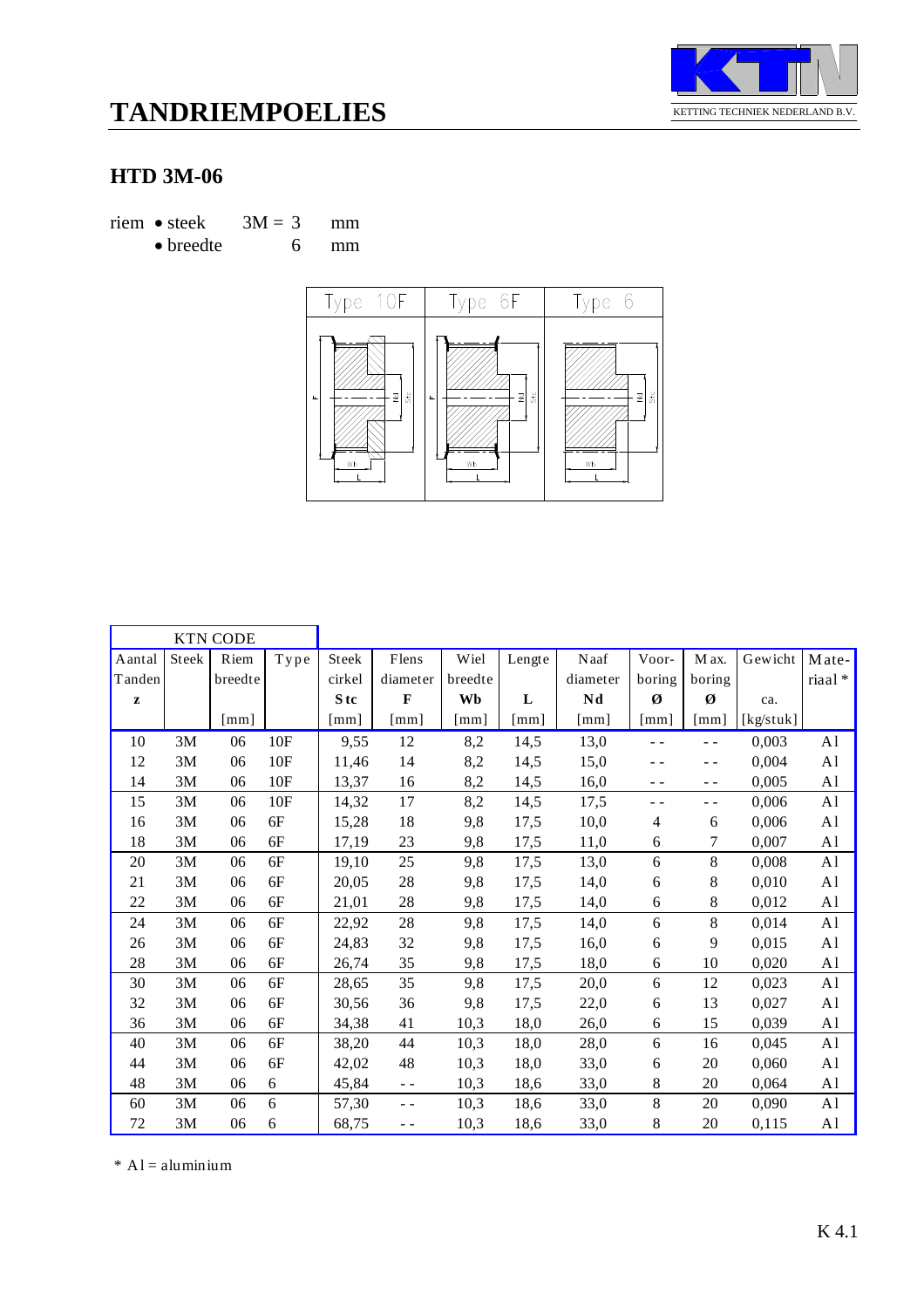

#### **HTD 3M-09**

riem • steek  $3M = 3$  mm

$$
\bullet\,\text{breedte}\qquad\qquad 9\qquad\text{mm}
$$



|        |       | <b>KTN CODE</b> |                                   |                 |                                                                                                                                                                                                                                                                                                                                                                                              |         |        |                           |               |                      |           |                |
|--------|-------|-----------------|-----------------------------------|-----------------|----------------------------------------------------------------------------------------------------------------------------------------------------------------------------------------------------------------------------------------------------------------------------------------------------------------------------------------------------------------------------------------------|---------|--------|---------------------------|---------------|----------------------|-----------|----------------|
| Aantal | Steek | Riem            | ${\bf T} {\bf y} {\bf p} {\bf e}$ | Steek           | Flens                                                                                                                                                                                                                                                                                                                                                                                        | Wiel    | Lengte | $\rm Naaf$                | Voor-         | M ax.                | Gewicht   | Mate-          |
| Tanden |       | breedte         |                                   | cirkel          | diameter                                                                                                                                                                                                                                                                                                                                                                                     | breedte |        | diameter                  | boring        | boring               |           | riaal*         |
| z      |       |                 |                                   | S <sub>tc</sub> | F                                                                                                                                                                                                                                                                                                                                                                                            | Wb      | L      | Nd                        | Ø             | Ø                    | ca.       |                |
|        |       | [mm]            |                                   | $\lceil$ mm]    | $\lceil$ mm $\rceil$                                                                                                                                                                                                                                                                                                                                                                         | [mm]    | [mm]   | $\lceil \text{mm} \rceil$ | [mm]          | $\lceil$ mm $\rceil$ | [kg/stuk] |                |
| 10     | 3M    | 09              | 10F                               | 9,55            | 12                                                                                                                                                                                                                                                                                                                                                                                           | 11,2    | 17,5   | 13,0                      | $\sim$ $\sim$ | $\sim$ $\sim$        | 0,004     | A <sub>1</sub> |
| 12     | 3M    | 09              | 10F                               | 11,46           | 14                                                                                                                                                                                                                                                                                                                                                                                           | 11,2    | 17,5   | 15,0                      | - -           | $ -$                 | 0,006     | A <sub>1</sub> |
| 14     | 3M    | 09              | 10F                               | 13,37           | 16                                                                                                                                                                                                                                                                                                                                                                                           | 11,2    | 17,5   | 16,0                      | $ -$          | $ -$                 | 0,007     | A <sub>1</sub> |
| 15     | 3M    | 09              | 10F                               | 14,32           | 17                                                                                                                                                                                                                                                                                                                                                                                           | 11,2    | 17,5   | 17,5                      | - -           | - -                  | 0,008     | A1             |
| 16     | 3M    | 09              | 6F                                | 15,28           | 18                                                                                                                                                                                                                                                                                                                                                                                           | 12,8    | 20,6   | 10,0                      | 4             | 6                    | 0,007     | A <sub>1</sub> |
| 18     | 3M    | 09              | 6F                                | 17,19           | 23                                                                                                                                                                                                                                                                                                                                                                                           | 12,8    | 20,6   | 11,0                      | 6             | 7                    | 0,008     | A <sub>1</sub> |
| 20     | 3M    | 09              | 6F                                | 19,10           | 25                                                                                                                                                                                                                                                                                                                                                                                           | 12,8    | 20,6   | 13,0                      | 6             | 8                    | 0,010     | A <sub>1</sub> |
| 21     | 3M    | 09              | 6F                                | 20,05           | 28                                                                                                                                                                                                                                                                                                                                                                                           | 12,8    | 20,6   | 14,0                      | 6             | 8                    | 0,013     | A <sub>1</sub> |
| 22     | 3M    | 09              | 6F                                | 21,01           | 28                                                                                                                                                                                                                                                                                                                                                                                           | 12,8    | 20,6   | 14,0                      | 6             | 8                    | 0,014     | A <sub>1</sub> |
| 24     | 3M    | 09              | 6F                                | 22,92           | 28                                                                                                                                                                                                                                                                                                                                                                                           | 12,8    | 20,6   | 14,0                      | 6             | 8                    | 0,016     | A <sub>1</sub> |
| 26     | 3M    | 09              | 6F                                | 24,83           | 32                                                                                                                                                                                                                                                                                                                                                                                           | 12,8    | 20,6   | 16,0                      | 6             | 9                    | 0,018     | A <sub>1</sub> |
| $28\,$ | 3M    | 09              | 6F                                | 26,74           | 35                                                                                                                                                                                                                                                                                                                                                                                           | 12,8    | 20,6   | 18,0                      | 6             | 10                   | 0,024     | A <sub>1</sub> |
| 30     | 3M    | 09              | $6F$                              | 28,65           | 35                                                                                                                                                                                                                                                                                                                                                                                           | 12,8    | 20,6   | 20,0                      | 6             | 12                   | 0,028     | A <sub>1</sub> |
| 32     | 3M    | 09              | 6F                                | 30,56           | 36                                                                                                                                                                                                                                                                                                                                                                                           | 12,8    | 20,6   | 22,0                      | 6             | 13                   | 0,032     | A <sub>1</sub> |
| 36     | 3M    | 09              | 6F                                | 34,38           | 41                                                                                                                                                                                                                                                                                                                                                                                           | 13,4    | 22,2   | 26,0                      | 6             | 15                   | 0,045     | A <sub>1</sub> |
| 40     | 3M    | 09              | 6F                                | 38,20           | 44                                                                                                                                                                                                                                                                                                                                                                                           | 13,4    | 22,2   | 28,0                      | 6             | 16                   | 0,055     | A <sub>1</sub> |
| 44     | 3M    | 09              | 6F                                | 42,02           | 48                                                                                                                                                                                                                                                                                                                                                                                           | 13,4    | 22,2   | 33,0                      | 6             | 20                   | 0,074     | A <sub>1</sub> |
| 48     | 3M    | 09              | 6                                 | 45,84           | $\sim$ $\sim$                                                                                                                                                                                                                                                                                                                                                                                | 13,4    | 22,2   | 33,0                      | 8             | 20                   | 0,074     | A <sub>1</sub> |
| 60     | 3M    | 09              | 6                                 | 57,30           | $\frac{1}{2} \frac{1}{2} \frac{1}{2} \frac{1}{2} \frac{1}{2} \frac{1}{2} \frac{1}{2} \frac{1}{2} \frac{1}{2} \frac{1}{2} \frac{1}{2} \frac{1}{2} \frac{1}{2} \frac{1}{2} \frac{1}{2} \frac{1}{2} \frac{1}{2} \frac{1}{2} \frac{1}{2} \frac{1}{2} \frac{1}{2} \frac{1}{2} \frac{1}{2} \frac{1}{2} \frac{1}{2} \frac{1}{2} \frac{1}{2} \frac{1}{2} \frac{1}{2} \frac{1}{2} \frac{1}{2} \frac{$ | 13,4    | 22,2   | 33,0                      | 8             | 20                   | 0,106     | A1             |
| 72     | 3M    | 09              | 6                                 | 68,75           | $ -$                                                                                                                                                                                                                                                                                                                                                                                         | 13,4    | 22,2   | 33,0                      | 8             | 20                   | 0,145     | A <sub>1</sub> |

 $*$  A l = aluminium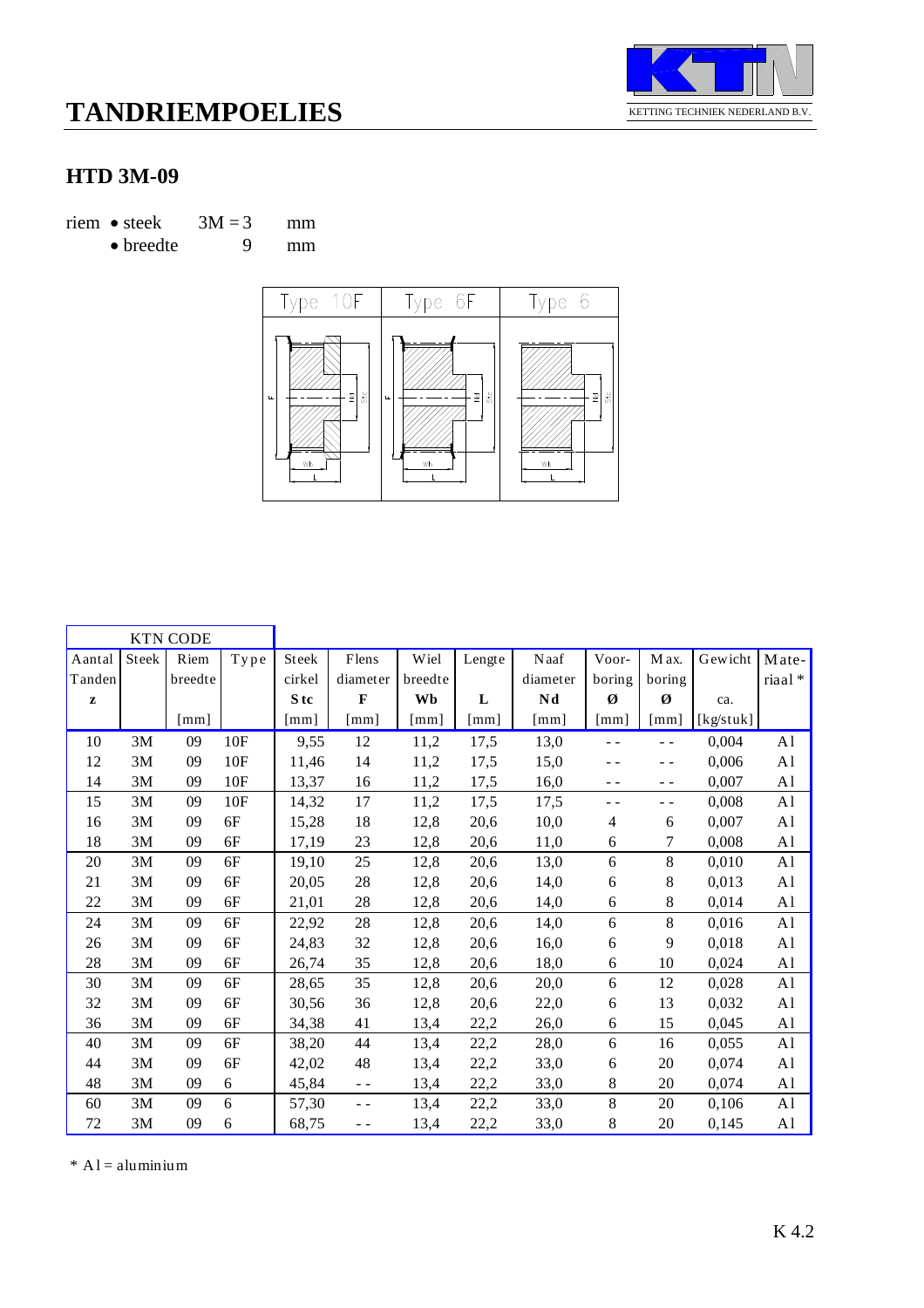

# **TANDRIEMPOELIES**

### **HTD 3M-15**

riem • steek  $3M = 3$  mm • breedte 15 mm



|              |       | <b>KTN CODE</b>    |                                   |                      |                      |                      |                    |          |                          |                    |           |                |
|--------------|-------|--------------------|-----------------------------------|----------------------|----------------------|----------------------|--------------------|----------|--------------------------|--------------------|-----------|----------------|
| Aantal       | Steek | Riem               | ${\bf T} {\bf y} {\bf p} {\bf e}$ | Steek                | Flens                | Wiel                 | Lengte             | Naaf     | Voor-                    | M ax.              | Gewicht   | Mate-          |
| Tanden       |       | breedte            |                                   | cirkel               | diameter             | breedte              |                    | diameter | boring                   | boring             |           | riaal*         |
| $\mathbf{z}$ |       |                    |                                   | S tc                 | $\mathbf{F}$         | Wb                   | ${\bf L}$          | Nd       | Ø                        | Ø                  | ca.       |                |
|              |       | $\lceil mm \rceil$ |                                   | $\lceil$ mm $\rceil$ | $\lceil$ mm $\rceil$ | $\lceil$ mm $\rceil$ | $\lceil mm \rceil$ | [mm]     | $\lceil$ mm $\rceil$     | $\lceil mm \rceil$ | [kg/stuk] |                |
| 10           | 3M    | 15                 | 10F                               | 9,55                 | 12                   | 18,0                 | 26,0               | 13,0     | $ -$                     | $ -$               | 0,006     | A <sub>1</sub> |
| 12           | 3M    | 15                 | 10F                               | 11,46                | 14                   | 18,0                 | 26,0               | 15,0     |                          | $ -$               | 0,008     | A <sub>1</sub> |
| 14           | 3M    | 15                 | 10F                               | 13,37                | 16                   | 18,0                 | 26,0               | 16,0     | $ -$                     | $ -$               | 0,010     | A <sub>1</sub> |
| 15           | 3M    | 15                 | 10F                               | 14,32                | 17                   | 18,0                 | 26,0               | 17,5     | $ -$                     | - -                | 0,012     | A <sub>1</sub> |
| 16           | 3M    | 15                 | 6F                                | 15,28                | 18                   | 19,5                 | 26,0               | 10,0     | $\overline{\mathcal{A}}$ | 6                  | 0,010     | A <sub>1</sub> |
| 18           | 3M    | 15                 | 6F                                | 17,19                | 23                   | 19,5                 | 26,0               | 11,0     | 6                        | 7                  | 0,012     | A <sub>1</sub> |
| 20           | 3M    | 15                 | 6F                                | 19,10                | 25                   | 19,5                 | 26,0               | 13,0     | 6                        | 8                  | 0,014     | A <sub>1</sub> |
| 21           | 3M    | 15                 | 6F                                | 20,05                | 28                   | 19,5                 | 26,0               | 14,0     | 6                        | 8                  | 0,016     | A1             |
| 22           | 3M    | 15                 | 6F                                | 21,01                | $28\,$               | 19,5                 | 26,0               | 14,0     | 6                        | 8                  | 0,018     | A1             |
| 24           | 3M    | 15                 | 6F                                | 22,92                | $28\,$               | 19,5                 | 26,0               | 14,0     | 6                        | 8                  | 0,020     | A <sub>1</sub> |
| 26           | 3M    | 15                 | 6F                                | 24,83                | 32                   | 19,5                 | 26,0               | 16,0     | 6                        | 9                  | 0,027     | A <sub>1</sub> |
| 28           | 3M    | 15                 | 6F                                | 26,74                | 35                   | 19,5                 | 26,0               | 18,0     | 6                        | 10                 | 0,030     | A1             |
| 30           | 3M    | 15                 | 6F                                | 28,65                | 35                   | 19,5                 | 26,0               | 20,0     | 6                        | 12                 | 0,035     | A1             |
| 32           | 3M    | 15                 | 6F                                | 30,56                | 36                   | 19,5                 | 26,0               | 22,0     | $\boldsymbol{6}$         | 13                 | 0,042     | A1             |
| 36           | 3M    | 15                 | 6F                                | 34,38                | 41                   | 20,0                 | 30,0               | 26,0     | 6                        | 15                 | 0,060     | A1             |
| 40           | 3M    | 15                 | 6F                                | 38,20                | 44                   | 20,0                 | 30,0               | 28,0     | 6                        | 16                 | 0,075     | A <sub>1</sub> |
| 44           | 3M    | 15                 | 6F                                | 42,02                | 48                   | 20,0                 | 30,0               | 33,0     | 6                        | 20                 | 0,095     | A1             |
| 48           | 3M    | 15                 | 6                                 | 45,84                | $\sim$ $\sim$        | 20,0                 | 30,0               | 33,0     | 8                        | 20                 | 0,103     | A1             |
| 60           | 3M    | 15                 | 6                                 | 57,30                | $ -$                 | 20,0                 | 30,0               | 33,0     | $\,8\,$                  | 20                 | 0,150     | A <sub>1</sub> |
| 72           | 3M    | 15                 | 6                                 | 68,75                | - -                  | 20,0                 | 30,0               | 33,0     | 8                        | 20                 | 0,212     | A1             |

 $*$  A l = aluminium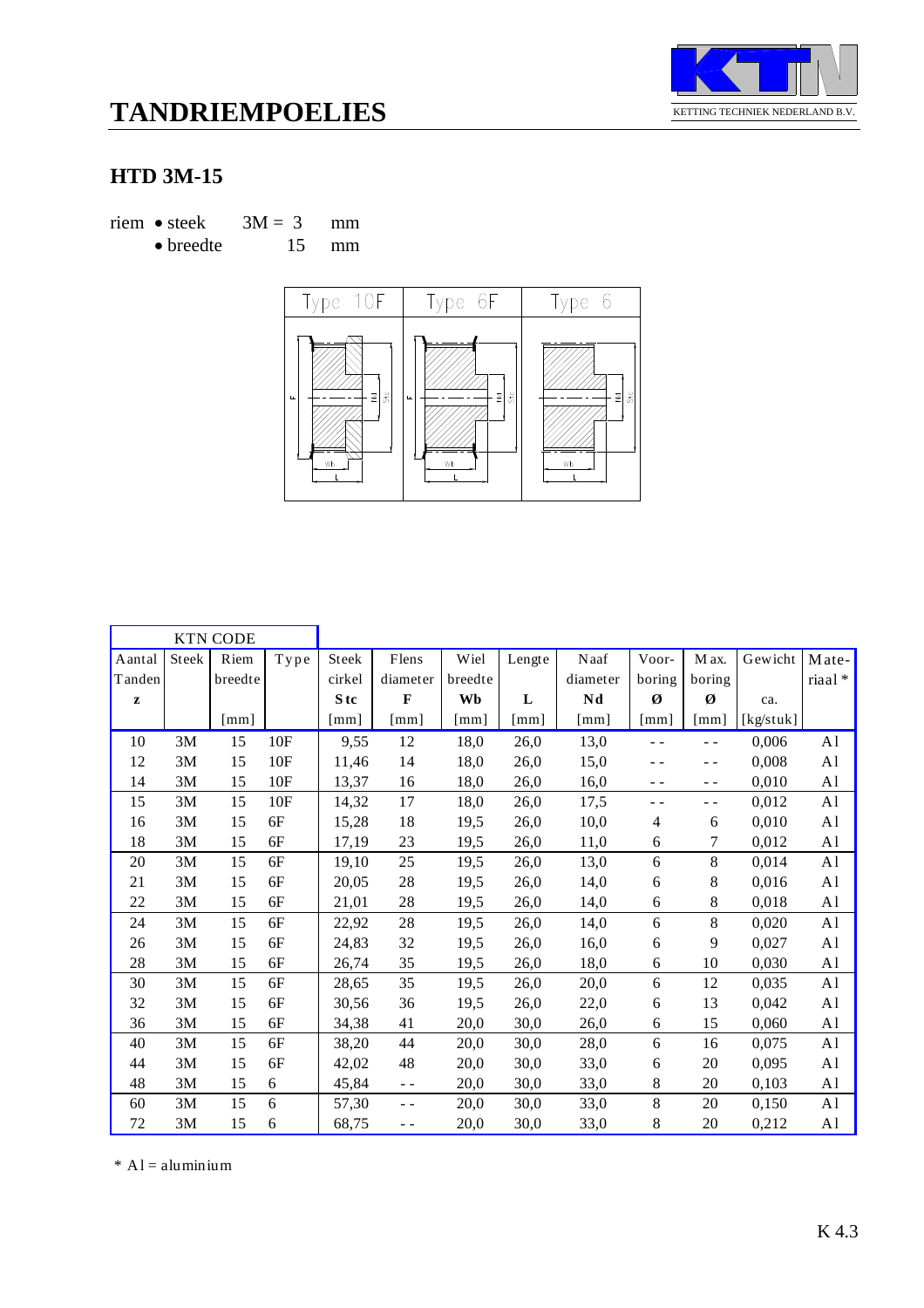

#### **HTD 5M-09**

riem • steek  $5M = 5$  mm<br>• breedte 9 mm

 $\bullet$  breedte



|              |       | <b>KTN CODE</b> |                |                 |               |         |              |                      |                             |        |           |                |
|--------------|-------|-----------------|----------------|-----------------|---------------|---------|--------------|----------------------|-----------------------------|--------|-----------|----------------|
| Aantal       | Steek | Riem            | ${\bf T}$ y pe | <b>Steek</b>    | Flens         | Wiel    | Lengte       | Naaf                 | Voor-                       | M ax.  | Gewicht   | Mate-          |
| Tanden       |       | breedte         |                | cirkel          | diameter      | breedte |              | diameter             | boring                      | boring |           | riaal*         |
| $\mathbf{z}$ |       |                 |                | S <sub>tc</sub> | $\mathbf{F}$  | Wb      | L            | Nd                   | Ø                           | Ø      | ca.       |                |
|              |       | [mm]            |                | $\lceil$ mm]    | $\lceil$ mm]  | [mm]    | $\lceil$ mm] | $\lceil$ mm $\rceil$ | $\lceil \mathbf{mm} \rceil$ | [mm]   | [kg/stuk] |                |
| 12           | 5M    | 09              | 6F             | 19,10           | 25            | 14,5    | 20,0         | 13,0                 | $\overline{4}$              | 8      | 0,028     | St             |
| 14           | 5M    | 09              | 6F             | 22,28           | 28            | 14,5    | 20,0         | 14,0                 | 6                           | 8      | 0,034     | St             |
| 15           | 5M    | 09              | 6F             | 23,87           | 28            | 14,5    | 20,0         | 16,0                 | 6                           | 9      | 0,042     | St             |
| 16           | 5M    | 09              | 6F             | 25,46           | 32            | 14,5    | 20,0         | 16,5                 | 6                           | 10     | 0,050     | St             |
| 18           | 5M    | 09              | 6F             | 28,65           | 35            | 14,5    | 20,0         | 20,0                 | 6                           | 12     | 0,070     | St             |
| $20\,$       | 5M    | 09              | 6F             | 31,83           | 38            | 14,5    | 22,5         | 23,0                 | 6                           | 14     | 0,094     | St             |
| 21           | 5M    | 09              | 6F             | 33,42           | 38            | 14,5    | 22,5         | 24,0                 | 6                           | 14     | 0,110     | St             |
| 22           | 5M    | 09              | 6F             | 35,01           | 41            | 14,5    | 22,5         | 25,5                 | 6                           | 15     | 0,118     | St             |
| 24           | 5M    | 09              | 6F             | 38,20           | 44            | 14,5    | 22,5         | 27,0                 | 6                           | 16     | 0,145     | St             |
| 26           | 5M    | 09              | 6F             | 41,38           | 44            | 14,5    | 22,5         | 30,0                 | 6                           | 18     | 0,170     | St             |
| 28           | 5M    | 09              | 6F             | 44,56           | 48            | 14,5    | 22,5         | 30,5                 | 6                           | 18     | 0,200     | St             |
| 30           | 5M    | 09              | 6F             | 47,75           | 51            | 14,5    | 22,5         | 35,0                 | 6                           | 21     | 0,236     | St             |
| 32           | 5M    | 09              | 6F             | 50,93           | 54            | 14,5    | 22,5         | 38,0                 | 8                           | 23     | 0,270     | St             |
| 36           | 5M    | 09              | 6F             | 57,30           | 64            | 14,5    | 22,5         | 38,0                 | 8                           | 23     | 0,324     | St             |
| 40           | 5M    | 09              | 6F             | 63,66           | 71            | 14,5    | 22,5         | 38,0                 | 8                           | 23     | 0,400     | St             |
| 44           | 5M    | 09              | 6W             | 70,03           | $\sim$ $\sim$ | 14,5    | 25,5         | 38,0                 | 8                           | 23     | 0,170     | A <sub>1</sub> |
| 48           | 5M    | 09              | 6W             | 76,39           | $ -$          | 14,5    | 25,5         | 45,0                 | 8                           | 27     | 0,182     | A <sub>1</sub> |
| 60           | 5M    | 09              | 6W             | 95,49           | - -           | 14,5    | 25,5         | 45,0                 | 8                           | 27     | 0,230     | A <sub>1</sub> |
| 72           | 5M    | 09              | 6W             | 114,59          | $ -$          | 14,5    | 25,5         | 45,0                 | 8                           | 27     | 0,270     | A <sub>1</sub> |

 $*$  A l = aluminium

 $St = staal$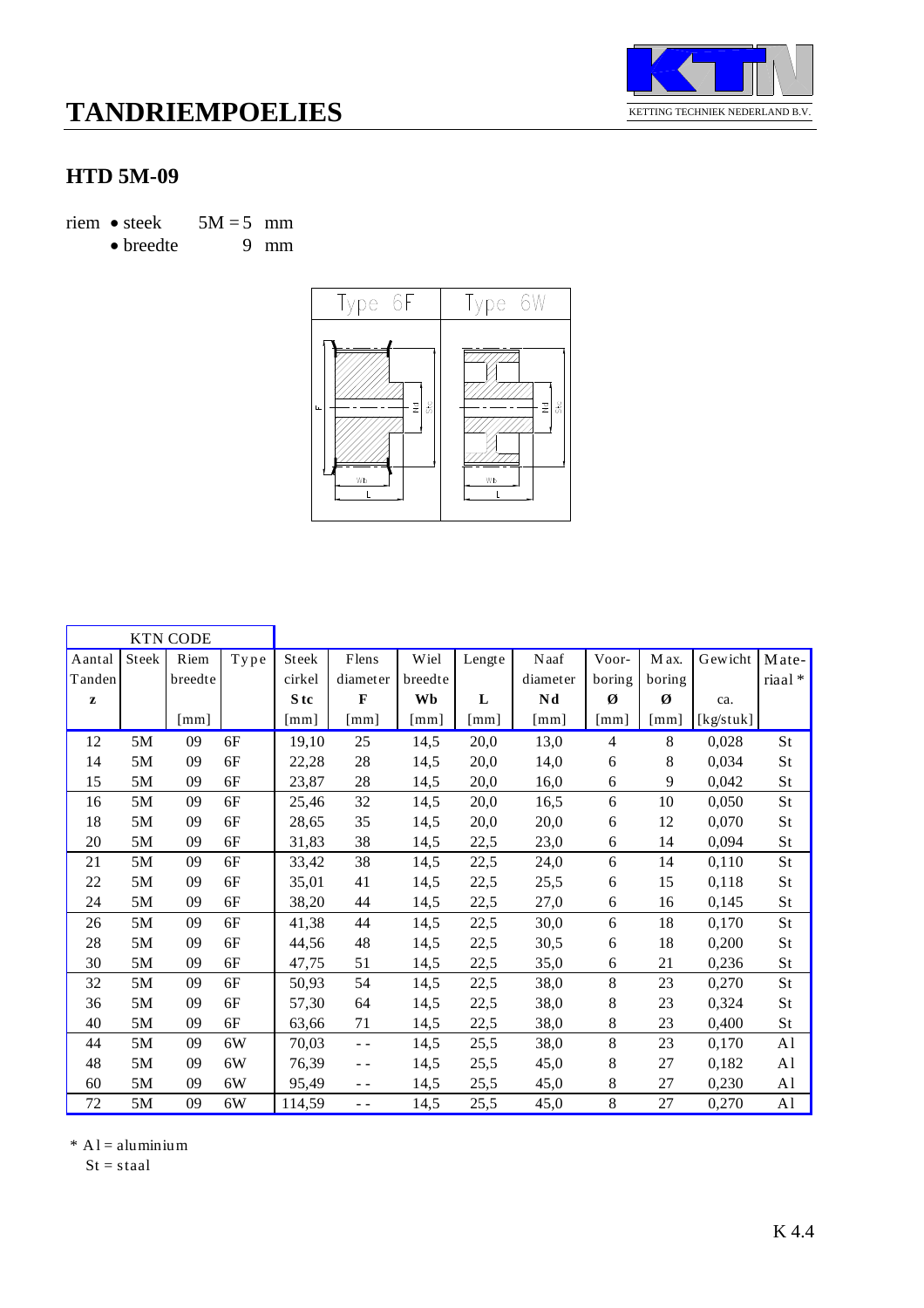

# **TANDRIEMPOELIES**

### **HTD 5M-15**

riem • steek  $5M = 5$  mm • breedte 15 mm





|        |       | <b>KTN CODE</b>      |                                   |                           |                      |         |                      |                           |                           |                           |           |                |
|--------|-------|----------------------|-----------------------------------|---------------------------|----------------------|---------|----------------------|---------------------------|---------------------------|---------------------------|-----------|----------------|
| Aantal | Steek | Riem                 | ${\bf T} {\bf y} {\bf p} {\bf e}$ | <b>Steek</b>              | Flens                | Wiel    | Lengte               | Naaf                      | Voor-                     | M ax.                     | Gewicht   | Mate-          |
| Tanden |       | breedte              |                                   | cirkel                    | diameter             | breedte |                      | diameter                  | boring                    | boring                    |           | riaal*         |
| z      |       |                      |                                   | S <sub>tc</sub>           | $\mathbf{F}$         | Wb      | L                    | Nd                        | Ø                         | Ø                         | ca.       |                |
|        |       | $\lceil$ mm $\rceil$ |                                   | $\lceil \text{mm} \rceil$ | $\lceil$ mm $\rceil$ | [mm]    | $\lceil$ mm $\rceil$ | $\lceil \text{mm} \rceil$ | $\lceil \text{mm} \rceil$ | $\lceil \text{mm} \rceil$ | [kg/stuk] |                |
| 12     | 5M    | 15                   | 6F                                | 19,10                     | 25                   | 20,5    | 26,0                 | 13,0                      | $\overline{4}$            | 8                         | 0,034     | St             |
| 14     | 5M    | 15                   | 6F                                | 22,28                     | 28                   | 20,5    | 26,0                 | 14,0                      | 6                         | 8                         | 0,046     | St             |
| 15     | 5M    | 15                   | 6F                                | 23,87                     | 28                   | 20,5    | 26,0                 | 16,0                      | 6                         | 9                         | 0,056     | St             |
| 16     | 5M    | 15                   | 6F                                | 25,46                     | 32                   | 20,5    | 26,0                 | 16,5                      | 6                         | 10                        | 0,064     | St             |
| 18     | 5M    | 15                   | 6F                                | 28,65                     | 35                   | 20,5    | 26,0                 | 20,0                      | 6                         | 12                        | 0,086     | St             |
| 20     | 5M    | 15                   | 6F                                | 31,83                     | 38                   | 20,5    | 26,0                 | 23,0                      | 6                         | 14                        | 0,112     | St             |
| 21     | 5M    | 15                   | 6F                                | 33,42                     | 38                   | 20,5    | 26,0                 | 24,0                      | 6                         | 14                        | 0,130     | St             |
| 22     | 5M    | 15                   | 6F                                | 35,01                     | 41                   | 20,5    | 26,0                 | 25,5                      | 6                         | 15                        | 0,140     | St             |
| 24     | 5M    | 15                   | 6F                                | 38,20                     | 44                   | 20,5    | 28,0                 | 27,0                      | 6                         | 16                        | 0,180     | St             |
| 26     | 5M    | 15                   | 6F                                | 41,38                     | 44                   | 20,5    | 28,0                 | 30,0                      | 6                         | 18                        | 0,220     | <b>St</b>      |
| 28     | 5M    | 15                   | 6F                                | 44,56                     | 48                   | 20,5    | 28,0                 | 30,5                      | 6                         | 18                        | 0,250     | St             |
| 30     | 5M    | 15                   | 6F                                | 47,75                     | 51                   | 20,5    | 28,0                 | 35,0                      | 6                         | 21                        | 0,300     | St             |
| 32     | 5M    | 15                   | 6F                                | 50,93                     | 54                   | 20,5    | 28,0                 | 38,0                      | 8                         | 23                        | 0,350     | St             |
| 36     | 5M    | 15                   | 6F                                | 57,30                     | 64                   | 20,5    | 28,0                 | 38,0                      | 8                         | 23                        | 0,426     | St             |
| 40     | 5M    | 15                   | 6F                                | 63,66                     | 71                   | 20,5    | 28,0                 | 38,0                      | 8                         | 23                        | 0,520     | St             |
| 44     | 5M    | 15                   | 6W                                | 70,03                     | - -                  | 20,5    | 30,0                 | 38,0                      | 8                         | 23                        | 0,225     | A <sub>1</sub> |
| 48     | 5M    | 15                   | 6W                                | 76,39                     | $ -$                 | 20,5    | 30,0                 | 38,0                      | 8                         | 23                        | 0,245     | A <sub>1</sub> |
| 60     | 5M    | 15                   | 6W                                | 95,49                     | $ -$                 | 20,5    | 30,0                 | 50,0                      | 8                         | 27                        | 0,305     | A <sub>1</sub> |
| 72     | 5M    | 15                   | 6W                                | 114,59                    | $\sim$ $\sim$        | 20,5    | 30,0                 | 50,0                      | 8                         | 27                        | 0,375     | A <sub>1</sub> |

 $*$  A l = aluminium

 $St = staal$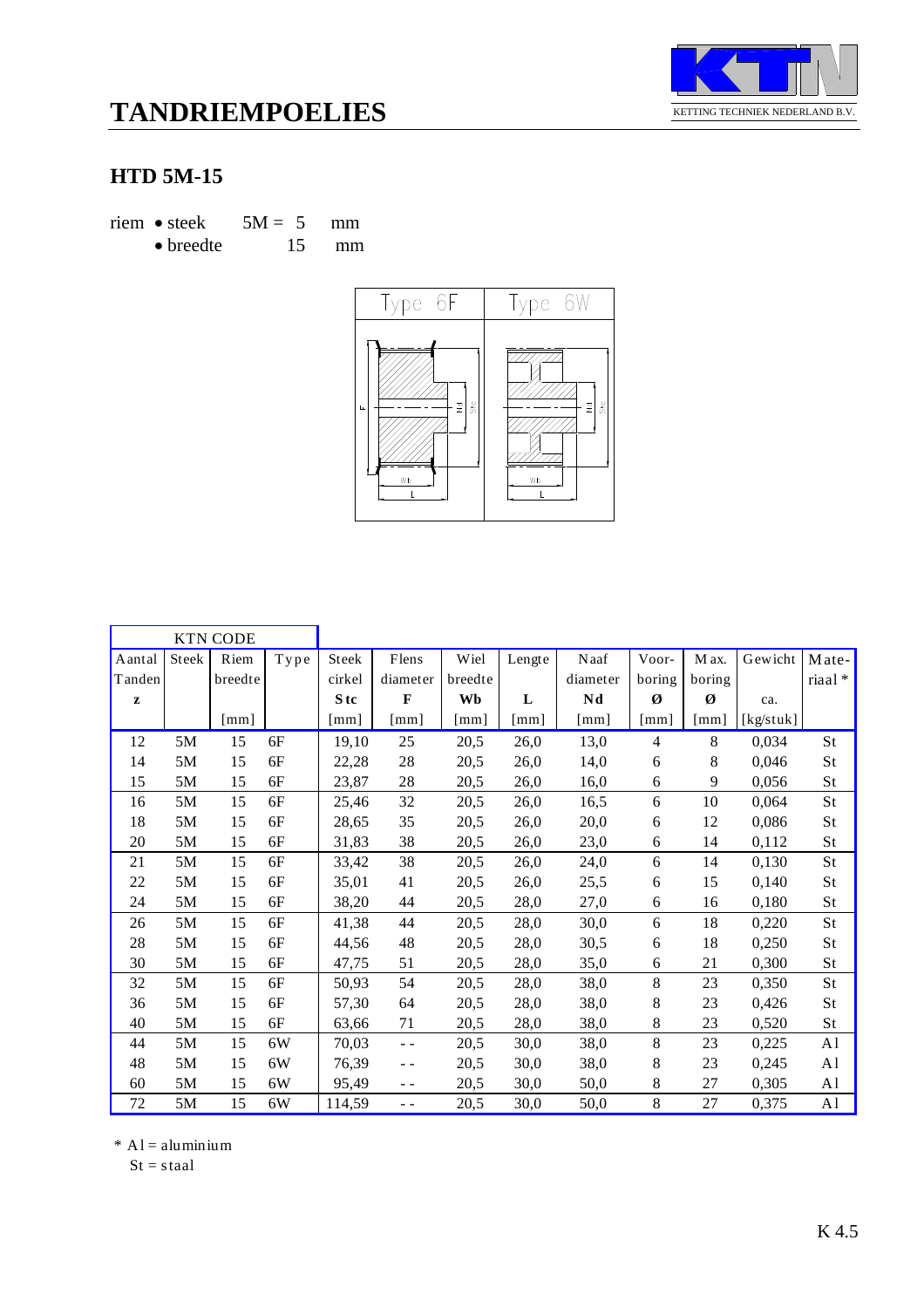

### **HTD 5M-25**

riem • steek  $5M = 5$  mm

• breedte 25 mm



|              |       | <b>KTN CODE</b> |                                   |        |              |         |              |              |                      |        |           |                |
|--------------|-------|-----------------|-----------------------------------|--------|--------------|---------|--------------|--------------|----------------------|--------|-----------|----------------|
| Aantal       | Steek | Riem            | ${\bf T} {\bf y} {\bf p} {\bf e}$ | Steek  | Flens        | Wiel    | Lengte       | Naaf         | Voor-                | M ax.  | Gewicht   | Mate-          |
| Tanden       |       | breedte         |                                   | cirkel | diameter     | breedte |              | diameter     | boring               | boring |           | riaal*         |
| $\mathbf{z}$ |       |                 |                                   | S tc   | $\mathbf{F}$ | Wb      | L            | Nd           | Ø                    | Ø      | ca.       |                |
|              |       | [mm]            |                                   | [mm]   | [mm]         | [mm]    | $\lceil$ mm] | $\lceil$ mm] | $\lceil$ mm $\rceil$ | [mm]   | [kg/stuk] |                |
| 12           | 5M    | 25              | 6F                                | 19,10  | 25           | 30,5    | 36,0         | 13,0         | $\overline{4}$       | 8      | 0,05      | St             |
| 14           | 5M    | 25              | 6F                                | 22,28  | $28\,$       | 30,5    | 36,0         | 14,0         | 6                    | 8      | 0,07      | St             |
| 15           | 5M    | 25              | 6F                                | 23,87  | 28           | 30,5    | 36,0         | 16,0         | 6                    | 9      | 0,08      | St             |
| 16           | 5M    | 25              | 6F                                | 25,46  | 32           | 30,5    | 36,0         | 16,5         | 6                    | 10     | 0,10      | St             |
| 18           | 5M    | 25              | 6F                                | 28,65  | 35           | 30,5    | 36,0         | 20,0         | 6                    | 12     | 0,12      | St             |
| 20           | 5M    | 25              | 6F                                | 31,83  | 38           | 30,5    | 36,0         | 23,0         | 6                    | 14     | 0,16      | St             |
| 21           | 5M    | 25              | 6F                                | 33,42  | 38           | 30,5    | 38,0         | 24,0         | 6                    | 14     | 0,19      | St             |
| 22           | 5M    | 25              | 6F                                | 35,01  | 41           | 30,5    | 38,0         | 25,5         | 6                    | 15     | 0,21      | St             |
| 24           | 5M    | 25              | 6F                                | 38,20  | 44           | 30,5    | 38,0         | 27,0         | 6                    | 16     | 0,25      | St             |
| 26           | 5M    | 25              | 6F                                | 41,38  | 44           | 30,5    | 38,0         | 30,0         | 6                    | 18     | 0,30      | St             |
| 28           | 5M    | 25              | 6F                                | 44,56  | 48           | 30,5    | 38,0         | 30,5         | 6                    | 18     | 0,35      | St             |
| 30           | 5M    | 25              | 6F                                | 47,75  | 51           | 30,5    | 38,0         | 35,0         | 6                    | 21     | 0,42      | St             |
| 32           | 5M    | 25              | 6F                                | 50,93  | 54           | 30,5    | 38,0         | 38,0         | 8                    | 23     | 0,48      | St             |
| 36           | 5M    | 25              | 6F                                | 57,30  | 64           | 30,5    | 38,0         | 38,0         | 8                    | 23     | 0,59      | St             |
| 40           | 5M    | 25              | 6F                                | 63,66  | 71           | 30,5    | 38,0         | 38,0         | 8                    | 23     | 0,74      | St             |
| 44           | 5M    | 25              | 6W                                | 70,03  | - -          | 30,5    | 40,0         | 38,0         | 8                    | 23     | 0,32      | A <sub>1</sub> |
| 48           | 5M    | 25              | 6W                                | 76,39  | $ -$         | 30,5    | 40,0         | 38,0         | 8                    | 27     | 0,36      | A <sub>1</sub> |
| 60           | 5M    | 25              | 6W                                | 95,49  | - -          | 30,5    | 40,0         | 50,0         | 8                    | 27     | 0,43      | A1             |
| 72           | 5M    | 25              | 6W                                | 114,59 | $ -$         | 30,5    | 40,0         | 50,0         | 8                    | 27     | 0,52      | A <sub>1</sub> |

 $*$  A l = aluminium

 $St = staal$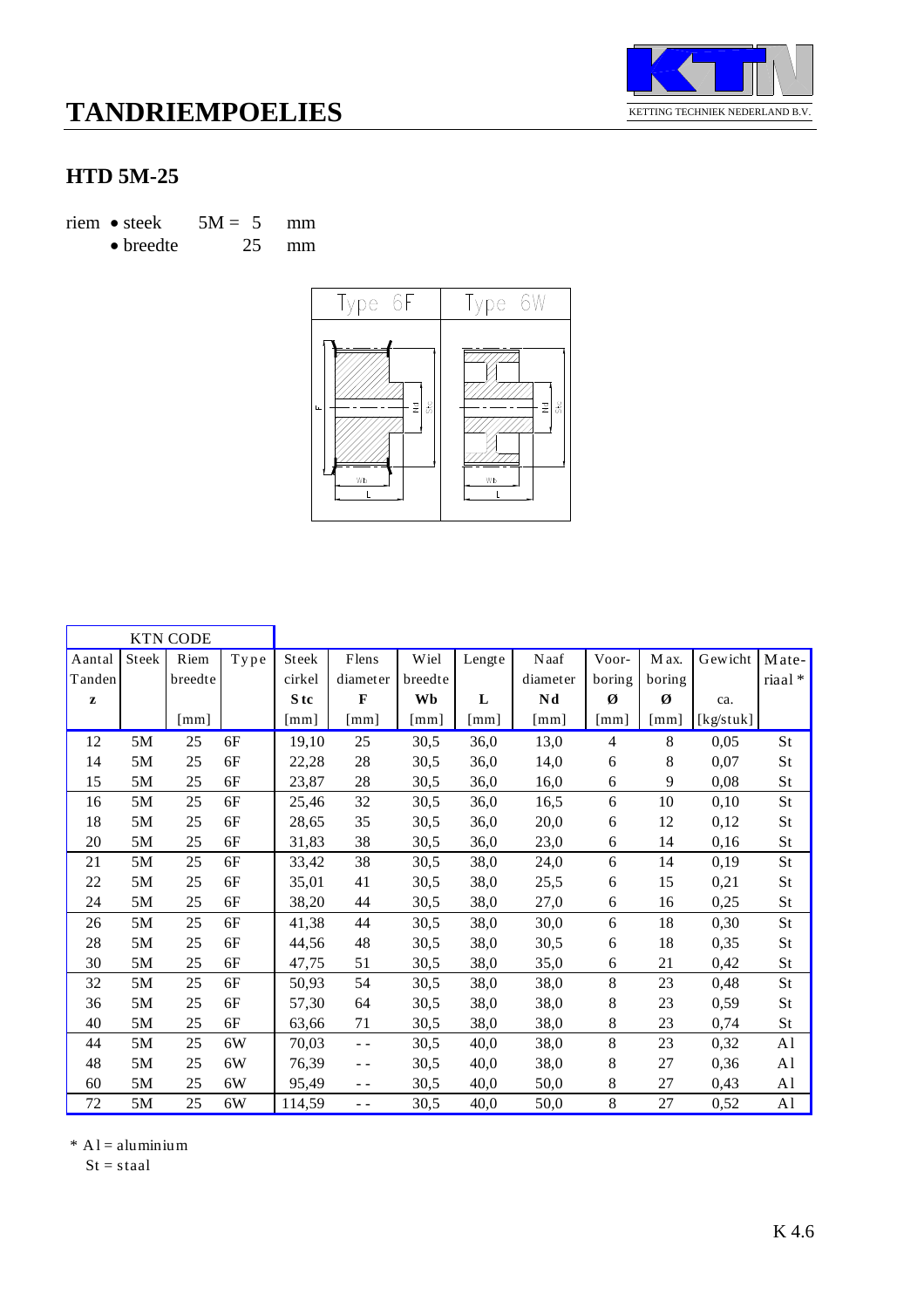

#### **HTD 8M-20**

riem • steek  $8M = 8$  mm • breedte 20 mm



|              |              | <b>KTN CODE</b>      |                |                      |                      |         |        |                      |                      |        |           |          |
|--------------|--------------|----------------------|----------------|----------------------|----------------------|---------|--------|----------------------|----------------------|--------|-----------|----------|
| Aantal       | <b>Steek</b> | Riem                 | ${\bf T}$ y pe | Steek                | Flens                | Wiel    | Lengte | Naaf                 | Voor-                | M ax.  | Gewicht   | Mate-    |
| Tanden       |              | breedte              |                | cirkel               | diameter             | breedte |        | diameter             | boring               | boring |           | riaal*   |
| $\mathbf{z}$ |              |                      |                | S <sub>tc</sub>      | $\mathbf F$          | Wb      | L      | Nd                   | Ø                    | Ø      | ca.       |          |
|              |              | $\lceil$ mm $\rceil$ |                | $\lceil$ mm $\rceil$ | $\lceil$ mm $\rceil$ | [mm]    | [mm]   | $\lceil$ mm $\rceil$ | $\lceil$ mm $\rceil$ | [mm]   | [kg/stuk] |          |
| 22           | 8M           | 20                   | 6F             | 56,02                | 64                   | 28      | 38     | 40                   | 12                   | 24     | 0,60      | St       |
| 24           | 8M           | 20                   | 6F             | 61,12                | 71                   | 28      | 38     | 45                   | 12                   | 27     | 0,70      | St       |
| 26           | 8M           | 20                   | 6F             | 66,21                | 75                   | 28      | 38     | 50                   | 12                   | 30     | 0,80      | St       |
| 28           | 8M           | 20                   | 6F             | 71,30                | 79                   | 28      | 38     | 50                   | 15                   | 30     | 0,90      | St       |
| 30           | 8M           | 20                   | 6F             | 76,39                | 83                   | 28      | 38     | 55                   | 15                   | 33     | 1,00      | St       |
| 32           | 8M           | 20                   | 6F             | 81,49                | 86                   | 28      | 38     | 60                   | 15                   | 36     | 1,20      | St       |
| 34           | 8M           | 20                   | 6F             | 86,58                | 93                   | 28      | 38     | 70                   | 15                   | 42     | 1,40      | St       |
| 36           | 8M           | 20                   | $6F$           | 91,67                | 97                   | 28      | 38     | 70                   | 15                   | 42     | 1,60      | St       |
| 38           | 8M           | 20                   | 6F             | 96,77                | 103                  | 28      | 38     | 75                   | 15                   | 45     | 1,70      | St       |
| 40           | 8M           | 20                   | 6F             | 101,86               | 106                  | 28      | 38     | 75                   | 15                   | 45     | 1,80      | GG       |
| 44           | 8M           | 20                   | 6F             | 112,05               | 119                  | 28      | 38     | 75                   | 15                   | 45     | 2,10      | GG       |
| 48           | 8M           | 20                   | 6F             | 122,23               | 128                  | 28      | 38     | 75                   | 15                   | 45     | 2,40      | GG       |
| 56           | 8M           | 20                   | 6WF            | 142,60               | 146                  | 28      | 38     | 80                   | 15                   | 48     | 2,60      | GG       |
| 64           | 8M           | 20                   | 6WF            | 162,97               | 168                  | 28      | 38     | 80                   | 15                   | 48     | 2,90      | GG       |
| 72           | 8M           | 20                   | 6WF            | 183,35               | 190                  | 28      | 38     | 80                   | 15                   | 48     | 3,10      | GG       |
| 80           | 8M           | 20                   | 6A             | 203,72               | $\sim$ $\sim$        | 28      | 38     | 90                   | 15                   | 54     | 3,80      | GG       |
| 90           | 8M           | 20                   | 6A             | 229,18               | $ -$                 | 28      | 38     | 90                   | 15                   | 54     | 4,20      | GG       |
| 112          | 8M           | 20                   | 6A             | 285,21               | $ -$                 | 28      | 38     | 90                   | 18                   | 54     | 5,20      | GG       |
| 144          | 8M           | 20                   | 6A             | 366,69               | $ -$                 | 28      | 38     | 90                   | 20                   | 54     | 7,50      | GG       |
| 168          | 8M           | 20                   | 6A             | 427,81               | - -                  | 28      | 38     | 100                  | 20                   | $60\,$ | 10,00     | $\rm GG$ |
| 192          | 8M           | 20                   | 6A             | 488,92               | - -                  | 28      | 38     | 100                  | 20                   | 60     | 14,40     | GG       |

 $*$  St = staal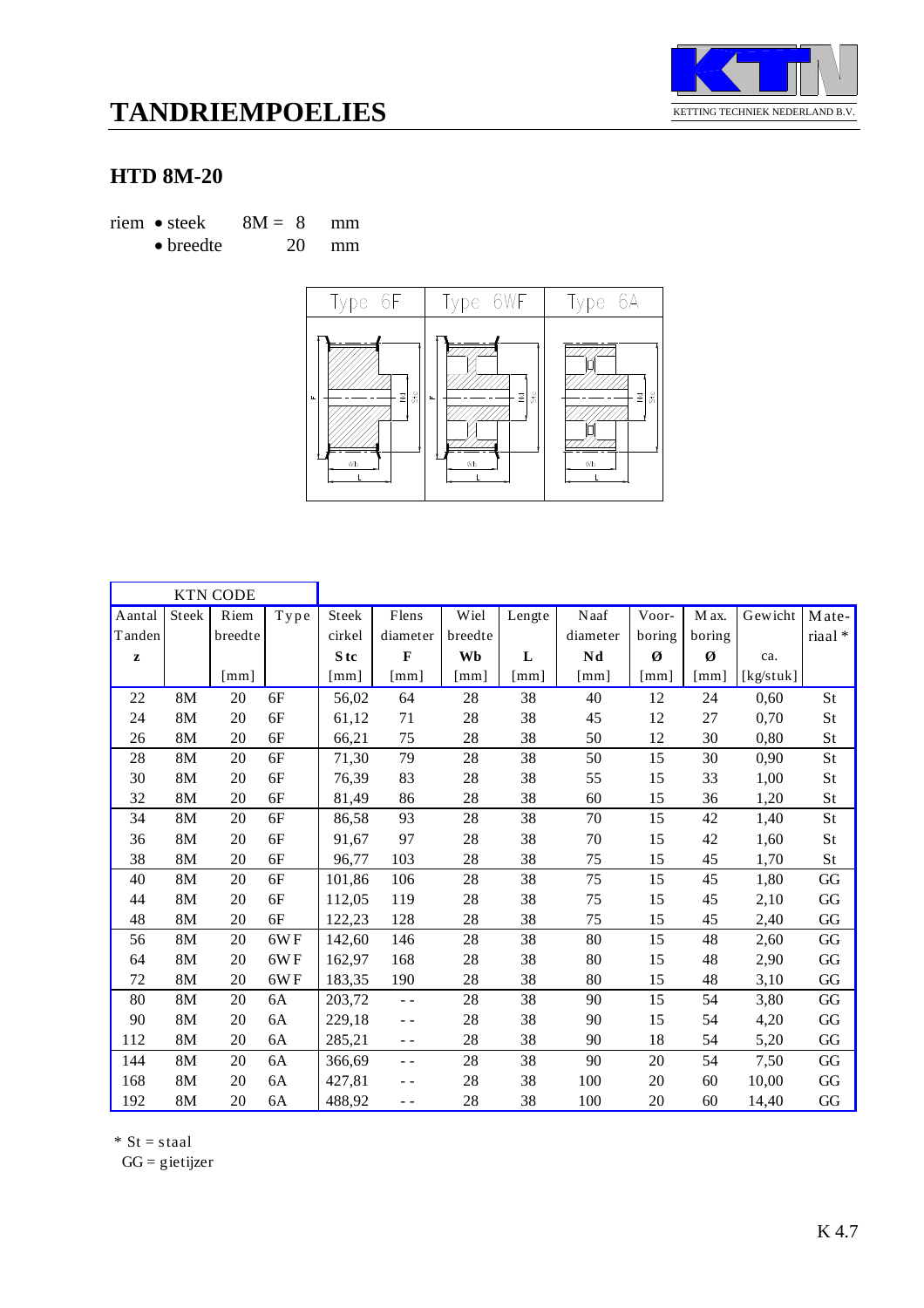

### **HTD 8M-30**

riem • steek  $8M = 8$  mm

• breedte 30 mm



|              |               | <b>KTN CODE</b> |                       |              |                      |              |                      |                      |                      |                      |           |           |
|--------------|---------------|-----------------|-----------------------|--------------|----------------------|--------------|----------------------|----------------------|----------------------|----------------------|-----------|-----------|
| Aantal       | Steek         | Riem            | $\operatorname{Type}$ | Steek        | Flens                | Wiel         | Lengte               | Naaf                 | Voor-                | M ax.                | Gewicht   | Mate-     |
| Tanden       |               | breedte         |                       | cirkel       | diameter             | breedte      |                      | diameter             | boring               | boring               |           | riaal*    |
| $\mathbf{z}$ |               |                 |                       | S tc         | $\mathbf{F}$         | Wb           | L                    | Nd                   | Ø                    | Ø                    | ca.       |           |
|              |               | [mm]            |                       | $\lceil$ mm] | $\lceil$ mm $\rceil$ | $\lceil$ mm] | $\lceil$ mm $\rceil$ | $\lceil$ mm $\rceil$ | $\lceil$ mm $\rceil$ | $\lceil$ mm $\rceil$ | [kg/stuk] |           |
| 22           | 8M            | 30              | 6F                    | 56,02        | 64                   | 38           | 48                   | 40                   | 12                   | 24                   | 0,70      | St        |
| 24           | 8M            | 30              | 6F                    | 61,12        | 71                   | 38           | 48                   | 45                   | 12                   | 27                   | 0,80      | St        |
| 26           | 8M            | 30              | 6F                    | 66,21        | 75                   | 38           | 48                   | 50                   | 12                   | 30                   | 1,00      | St        |
| 28           | 8M            | 30              | 6F                    | 71,30        | 79                   | 38           | 48                   | 50                   | 15                   | 30                   | 1,10      | St        |
| 30           | 8M            | 30              | 6F                    | 76,39        | 83                   | 38           | 48                   | 55                   | 15                   | 33                   | 1,30      | St        |
| 32           | 8M            | 30              | 6F                    | 81,49        | 86                   | 38           | 48                   | 60                   | 15                   | 36                   | 1,50      | St        |
| 34           | 8M            | 30              | $6F$                  | 86,58        | 93                   | 38           | 48                   | 70                   | 15                   | 42                   | 1,80      | St        |
| 36           | 8M            | 30              | 6F                    | 91,67        | 97                   | 38           | 48                   | 70                   | 15                   | 42                   | 2,00      | St        |
| 38           | 8M            | 30              | 6F                    | 96,77        | 103                  | 38           | 48                   | 75                   | 15                   | 45                   | 2,30      | <b>St</b> |
| 40           | 8M            | 30              | $6F$                  | 101,86       | 106                  | 38           | 48                   | 75                   | 15                   | 45                   | 2,40      | GG        |
| 44           | 8M            | 30              | 6F                    | 112,05       | 119                  | 38           | 48                   | 75                   | 15                   | 45                   | 2,80      | $\rm GG$  |
| 48           | 8M            | 30              | 6F                    | 122,23       | 128                  | 38           | 48                   | 75                   | 15                   | 45                   | 3,20      | $\rm GG$  |
| 56           | 8M            | 30              | 6WF                   | 142,60       | 146                  | 38           | 48                   | 90                   | 15                   | 54                   | 3,60      | GG        |
| 64           | 8M            | 30              | 6WF                   | 162,97       | 168                  | 38           | 48                   | 90                   | 15                   | 54                   | 4,30      | GG        |
| 72           | 8M            | 30              | 6WF                   | 183,35       | 190                  | 38           | 48                   | 95                   | 15                   | 54                   | 4,80      | GG        |
| 80           | 8M            | 30              | 6A                    | 203,72       | $\sim$ $\sim$        | 38           | 48                   | 100                  | 15                   | 60                   | 5,10      | GG        |
| 90           | 8M            | 30              | 6A                    | 229,18       | $ -$                 | 38           | 48                   | 100                  | 15                   | 60                   | 5,70      | GG        |
| 112          | 8M            | 30              | 6A                    | 285,21       | $ -$                 | 38           | 48                   | 100                  | 18                   | 60                   | 6,80      | GG        |
| 144          | 8M            | 30              | 6A                    | 366,69       | $ -$                 | 38           | 48                   | 100                  | 20                   | 60                   | 9,30      | GG        |
| 168          | $8\mathrm{M}$ | 30              | 6A                    | 427,81       | $ -$                 | 38           | 48                   | 100                  | 20                   | 60                   | 11,40     | GG        |
| 192          | 8M            | 30              | 6A                    | 488,92       | $ -$                 | 38           | 48                   | 100                  | 20                   | 60                   | 16,00     | GG        |

 $*$  St = staal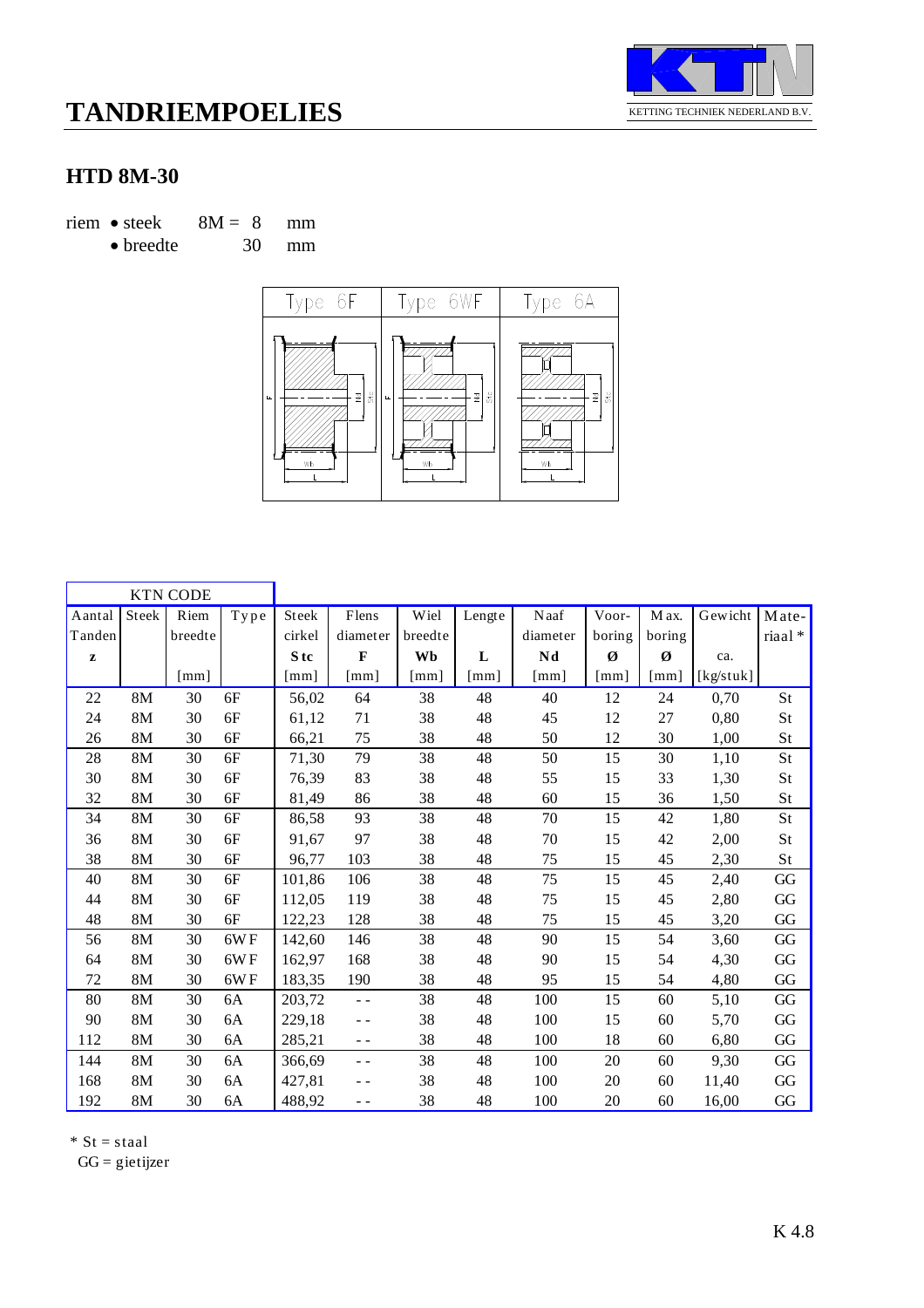

#### **HTD 8M-50**

riem • steek  $8M = 8$  mm • breedte 50 mm



|              |               | <b>KTN CODE</b>      |              |                 |               |         |        |                           |                      |        |           |                        |
|--------------|---------------|----------------------|--------------|-----------------|---------------|---------|--------|---------------------------|----------------------|--------|-----------|------------------------|
| Aantal       | Steek         | Riem                 | ${\bf Type}$ | Steek           | Flens         | Wiel    | Lengte | Naaf                      | Voor-                | M ax.  | Gewicht   | Mate-                  |
| Tanden       |               | breedte              |              | cirkel          | diameter      | breedte |        | diameter                  | boring               | boring |           | riaal*                 |
| $\mathbf{z}$ |               |                      |              | S <sub>tc</sub> | $\mathbf{F}$  | Wb      | L      | Nd                        | Ø                    | Ø      | ca.       |                        |
|              |               | $\lceil$ mm $\rceil$ |              | [mm]            | [mm]          | [mm]    | [mm]   | $\lceil \text{mm} \rceil$ | $\lceil$ mm $\rceil$ | [mm]   | [kg/stuk] |                        |
| 22           | 8M            | 50                   | 6F           | 56,02           | 64            | 60      | 70     | 40                        | 12                   | 24     | 1,00      | St                     |
| 24           | <b>8M</b>     | 50                   | 6F           | 61,12           | 71            | 60      | $70\,$ | 45                        | 12                   | 27     | 1,20      | St                     |
| 26           | 8M            | 50                   | 6F           | 66,21           | 75            | 60      | 70     | 50                        | 12                   | 30     | 1,50      | St                     |
| 28           | 8M            | 50                   | 6F           | 71,30           | 79            | 60      | 70     | 50                        | 15                   | 30     | 1,70      | St                     |
| 30           | 8M            | 50                   | 6F           | 76,39           | 83            | 60      | $70\,$ | 55                        | 15                   | 33     | 2,00      | St                     |
| 32           | 8M            | 50                   | 6F           | 81,49           | 86            | 60      | $70\,$ | 60                        | 15                   | 36     | 2,30      | St                     |
| 34           | 8M            | 50                   | 6F           | 86,58           | 93            | 60      | 70     | 70                        | 15                   | 42     | 2,70      | St                     |
| 36           | 8M            | 50                   | 6F           | 91,67           | 97            | 60      | 70     | 70                        | 15                   | 42     | 3,00      | St                     |
| 38           | 8M            | 50                   | 6F           | 96,77           | 103           | 60      | 70     | 75                        | 15                   | 45     | 3,20      | St                     |
| 40           | 8M            | 50                   | 6F           | 101,86          | 106           | 60      | $70\,$ | 75                        | 18                   | 45     | 3,50      | $\mathbf{G}\mathbf{G}$ |
| 44           | 8M            | 50                   | 6F           | 112,05          | 119           | 60      | 70     | 75                        | 18                   | 45     | 3,90      | GG                     |
| 48           | 8M            | 50                   | 6F           | 122,23          | 128           | 60      | 70     | 80                        | 18                   | 48     | 4,30      | GG                     |
| 56           | 8M            | 50                   | 10WF         | 142,60          | 146           | 60      | 60     | 90                        | 18                   | 54     | 5,00      | GG                     |
| 64           | 8M            | 50                   | 10WF         | 162,97          | 168           | 60      | 60     | 100                       | 18                   | 60     | 5,60      | GG                     |
| 72           | 8M            | 50                   | 10WF         | 183,35          | 190           | 60      | 60     | 100                       | 18                   | 60     | 6,80      | GG                     |
| 80           | 8M            | 50                   | 10A          | 203,72          | $\sim$ $\sim$ | 60      | 60     | 110                       | 18                   | 66     | 6,90      | $\mathbf{G}\mathbf{G}$ |
| 90           | 8M            | 50                   | 10A          | 229,18          | $ -$          | 60      | 60     | 110                       | 18                   | 66     | 8,60      | GG                     |
| 112          | 8M            | 50                   | 10A          | 285,21          | $ -$          | 60      | 60     | 110                       | 18                   | 66     | 9,60      | GG                     |
| 144          | 8M            | 50                   | 10A          | 366,69          | - -           | 60      | 60     | 110                       | 20                   | 66     | 13,80     | $\rm GG$               |
| 168          | 8M            | 50                   | 10A          | 427,81          | - -           | 60      | 60     | 120                       | 20                   | 72     | 16,00     | $\rm GG$               |
| 192          | $8\mathrm{M}$ | 50                   | 10A          | 488,92          | $ -$          | 60      | 60     | 130                       | 20                   | 72     | 22,40     | GG                     |

 $*$  St = staal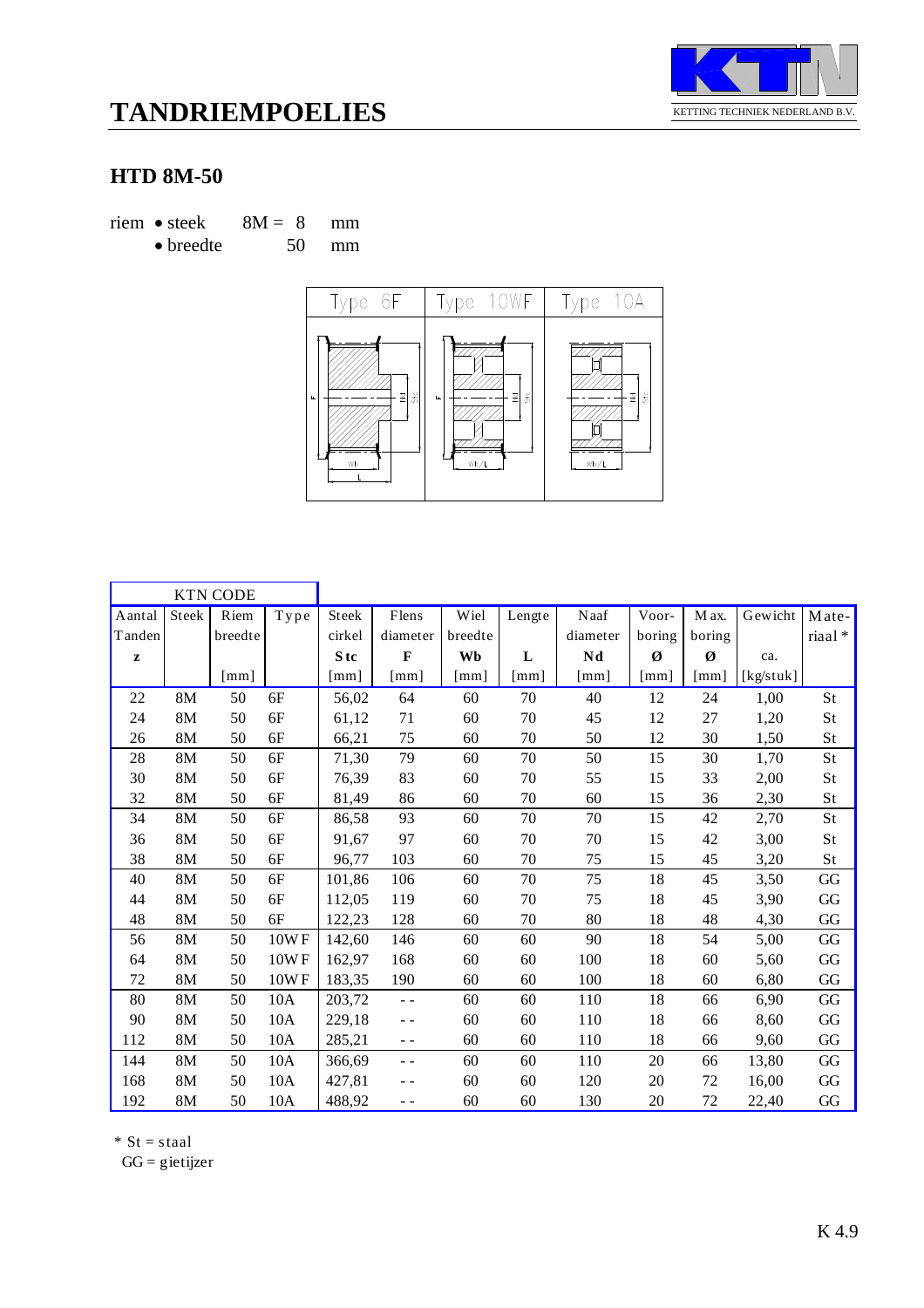

### **HTD 8M-85**

riem • steek  $8M = 8$  mm

• breedte 85 mm



|              |       | <b>KTN CODE</b>           |                       |        |              |                           |                      |                      |                           |        |           |        |
|--------------|-------|---------------------------|-----------------------|--------|--------------|---------------------------|----------------------|----------------------|---------------------------|--------|-----------|--------|
| Aantal       | Steek | Riem                      | $\operatorname{Type}$ | Steek  | Flens        | Wiel                      | Lengte               | Naaf                 | Voor-                     | M ax.  | Gewicht   | Mate-  |
| Tanden       |       | breedte                   |                       | cirkel | diameter     | breedte                   |                      | diameter             | boring                    | boring |           | riaal* |
| $\mathbf{z}$ |       |                           |                       | S tc   | $\mathbf{F}$ | Wb                        | L                    | Nd                   | Ø                         | Ø      | ca.       |        |
|              |       | $\lceil \text{mm} \rceil$ |                       | [mm]   | [mm]         | $\lceil \text{mm} \rceil$ | $\lceil$ mm $\rceil$ | $\lceil$ mm $\rceil$ | $\lceil \text{mm} \rceil$ | [mm]   | [kg/stuk] |        |
| 22           | 8M    | 85                        | 6F                    | 56,02  | 64           | 95                        | 105                  | 40                   | 12                        | 24     | 1,60      | St     |
| 24           | 8M    | 85                        | 6F                    | 61,12  | 71           | 95                        | 105                  | 45                   | 12                        | 27     | 1,90      | St     |
| 26           | 8M    | 85                        | 6F                    | 66,21  | 75           | 95                        | 105                  | 50                   | 12                        | 30     | 2,30      | St     |
| 28           | 8M    | 85                        | 6F                    | 71,30  | 79           | 95                        | 105                  | 50                   | 15                        | 30     | 2,60      | St     |
| 30           | 8M    | 85                        | 6F                    | 76,39  | 83           | 95                        | 105                  | 55                   | 15                        | 33     | 3,00      | St     |
| 32           | 8M    | 85                        | 6F                    | 81,49  | 86           | 95                        | 105                  | 60                   | 15                        | 36     | 3,60      | St     |
| 34           | 8M    | 85                        | $6F$                  | 86,58  | 93           | 95                        | 105                  | 70                   | 15                        | 42     | 4,00      | St     |
| 36           | 8M    | 85                        | 6F                    | 91,67  | 97           | 95                        | 105                  | 70                   | 15                        | 42     | 4,50      | St     |
| 38           | 8M    | 85                        | 6F                    | 96,77  | 103          | 95                        | 105                  | 75                   | 15                        | 45     | 4,90      | St     |
| 40           | 8M    | 85                        | 6F                    | 101,86 | 106          | 95                        | 105                  | 75                   | 18                        | 45     | 5,20      | GG     |
| 44           | 8M    | 85                        | 6F                    | 112,05 | 119          | 95                        | 105                  | 75                   | 18                        | 45     | 6,60      | GG     |
| 48           | 8M    | 85                        | 6F                    | 122,23 | 128          | 95                        | 105                  | 80                   | 18                        | 48     | 7,60      | GG     |
| 56           | 8M    | 85                        | 6F                    | 142,60 | 146          | 95                        | 105                  | 80                   | 20                        | 54     | 9,80      | GG     |
| 64           | 8M    | 85                        | 10WF                  | 162,97 | 168          | 95                        | 95                   | 100                  | 20                        | 60     | 10,40     | GG     |
| 72           | 8M    | 85                        | 10WF                  | 183,35 | 190          | 95                        | 95                   | 110                  | 20                        | 66     | 11,40     | GG     |
| 80           | 8M    | 85                        | 10A                   | 203,72 | - -          | 95                        | 95                   | 110                  | 20                        | 66     | 11,10     | GG     |
| 90           | 8M    | 85                        | 10A                   | 229,18 | $- -$        | 95                        | 95                   | 110                  | 20                        | 66     | 13,20     | GG     |
| 112          | 8M    | 85                        | 10A                   | 285,21 | $ -$         | 95                        | 95                   | 110                  | 24                        | 66     | 16,30     | GG     |
| 144          | 8M    | 85                        | 10A                   | 366,69 | - -          | 95                        | 95                   | 120                  | 24                        | 72     | 21,50     | GG     |
| 168          | 8M    | 85                        | 10A                   | 427,81 | - -          | 95                        | 95                   | 120                  | 24                        | 72     | 26,10     | GG     |
| 192          | 8M    | 85                        | 10A                   | 488,92 | - -          | 95                        | 95                   | 130                  | 24                        | 78     | 30,60     | GG     |

 $*$  St = staal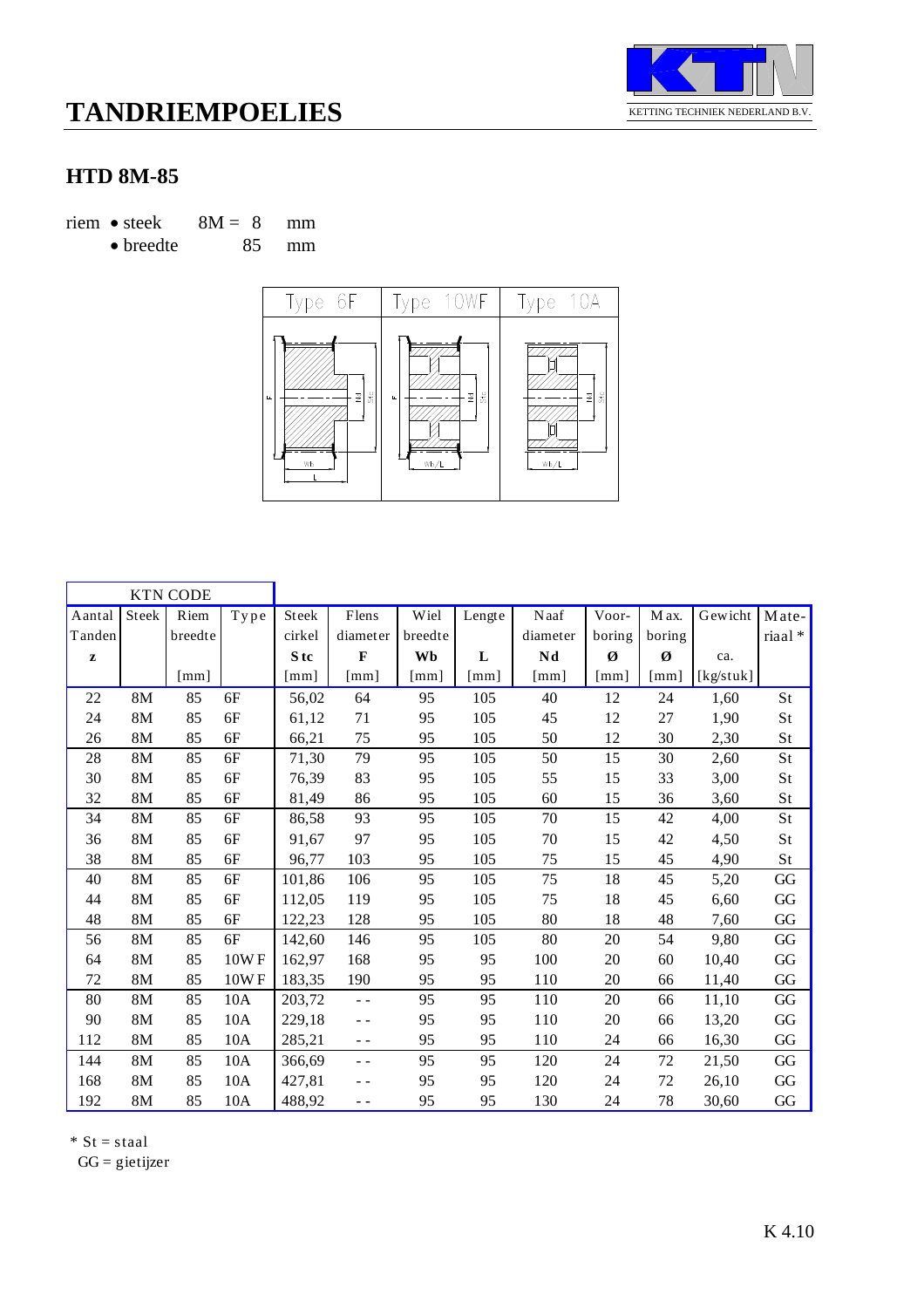

### **HTD 14M-40**

riem • steek  $14M = 14$  mm • breedte 40 mm



|              |       | <b>KTN CODE</b>           |                |                 |                      |         |                      |                      |                           |                      |           |                        |
|--------------|-------|---------------------------|----------------|-----------------|----------------------|---------|----------------------|----------------------|---------------------------|----------------------|-----------|------------------------|
| Aantal       | Steek | Riem                      | ${\bf T}$ y pe | Steek           | Flens                | Wiel    | Lengte               | Naaf                 | Voor-                     | M ax.                | Gewicht   | Mate-                  |
| Tanden       |       | breedte                   |                | cirkel          | diameter             | breedte |                      | diameter             | boring                    | boring               |           | riaal*                 |
| $\mathbf{z}$ |       |                           |                | S <sub>tc</sub> | $\mathbf{F}$         | Wb      | L                    | Nd                   | Ø                         | Ø                    | ca.       |                        |
|              |       | $\lceil \text{mm} \rceil$ |                | $\lceil$ mm]    | $\lceil$ mm $\rceil$ | [mm]    | $\lceil$ mm $\rceil$ | $\lceil$ mm $\rceil$ | $\lceil \text{mm} \rceil$ | $\lceil$ mm $\rceil$ | [kg/stuk] |                        |
| 28           | 14M   | 40                        | 6F             | 124,78          | 142                  | 54      | 69                   | 100                  | 24                        | 60                   | 4,70      | GG                     |
| 29           | 14M   | 40                        | 6F             | 129,23          | 142                  | 54      | 69                   | 100                  | 24                        | 60                   | 5,10      | GG                     |
| 30           | 14M   | 40                        | 6F             | 133,69          | 148                  | 54      | 69                   | 100                  | 24                        | 60                   | 5,50      | GG                     |
| 32           | 14M   | 40                        | 6F             | 142,60          | 155                  | 54      | 69                   | 100                  | 24                        | 60                   | 6,20      | GG                     |
| 34           | 14M   | 40                        | 6F             | 151,52          | 164                  | 54      | 69                   | 100                  | 24                        | 60                   | 6,90      | $\mathbf{G}\mathbf{G}$ |
| 36           | 14M   | 40                        | 6F             | 160,43          | 177                  | 54      | 69                   | 100                  | 24                        | 60                   | 7,60      | GG                     |
| 38           | 14M   | 40                        | 6F             | 169,34          | 184                  | 54      | 69                   | 120                  | 24                        | $72\,$               | 8,30      | $\mathbf{G}\mathbf{G}$ |
| 40           | 14M   | 40                        | 6F             | 178,25          | 193                  | 54      | 69                   | 120                  | 24                        | 72                   | 9,30      | $\rm GG$               |
| 44           | 14M   | 40                        | 6F             | 196,08          | 212                  | 54      | 69                   | 120                  | 24                        | 72                   | 10,30     | $\rm GG$               |
| 48           | 14M   | 40                        | 6WF            | 213,90          | 227                  | 54      | 69                   | 135                  | 24                        | 81                   | 11,50     | $\rm GG$               |
| 56           | 14M   | 40                        | 6WF            | 249.55          | 266                  | 54      | 69                   | 135                  | 28                        | 81                   | 13,10     | GG                     |
| 64           | 14M   | 40                        | 6WF            | 285,21          | 297                  | 54      | 69                   | 135                  | 28                        | 81                   | 14,40     | GG                     |
| 72           | 14M   | 40                        | 6A             | 320,86          | $\sim$ $\sim$        | 54      | 69                   | 135                  | 28                        | 81                   | 16,90     | GG                     |
| 80           | 14M   | 40                        | 6A             | 356,51          | $\sim$ $\sim$        | 54      | 69                   | 135                  | 28                        | 81                   | 18,50     | GG                     |
| 90           | 14M   | 40                        | 6A             | 401,07          | $ -$                 | 54      | 69                   | 135                  | 28                        | 81                   | 20,00     | GG                     |
| 112          | 14M   | 40                        | 6A             | 499,11          | $\sim$ $\sim$        | 54      | 69                   | 135                  | 28                        | 81                   | 26,70     | GG                     |
| 144          | 14M   | 40                        | 6A             | 641,71          | $ -$                 | 54      | 69                   | 135                  | 28                        | 81                   | 35,00     | GG                     |
| 168          | 14M   | 40                        | 6A             | 748,66          | $ -$                 | 54      | 69                   | 135                  | 28                        | 81                   | 44,20     | GG                     |
| 192          | 14M   | 40                        | 6A             | 855,62          | $ -$                 | 54      | 69                   | 135                  | 28                        | 81                   | 52,20     | GG                     |
| 216          | 14M   | 40                        | 6A             | 962,57          | $ -$                 | 54      | 69                   | 150                  | 28                        | 90                   | 60,00     | GG                     |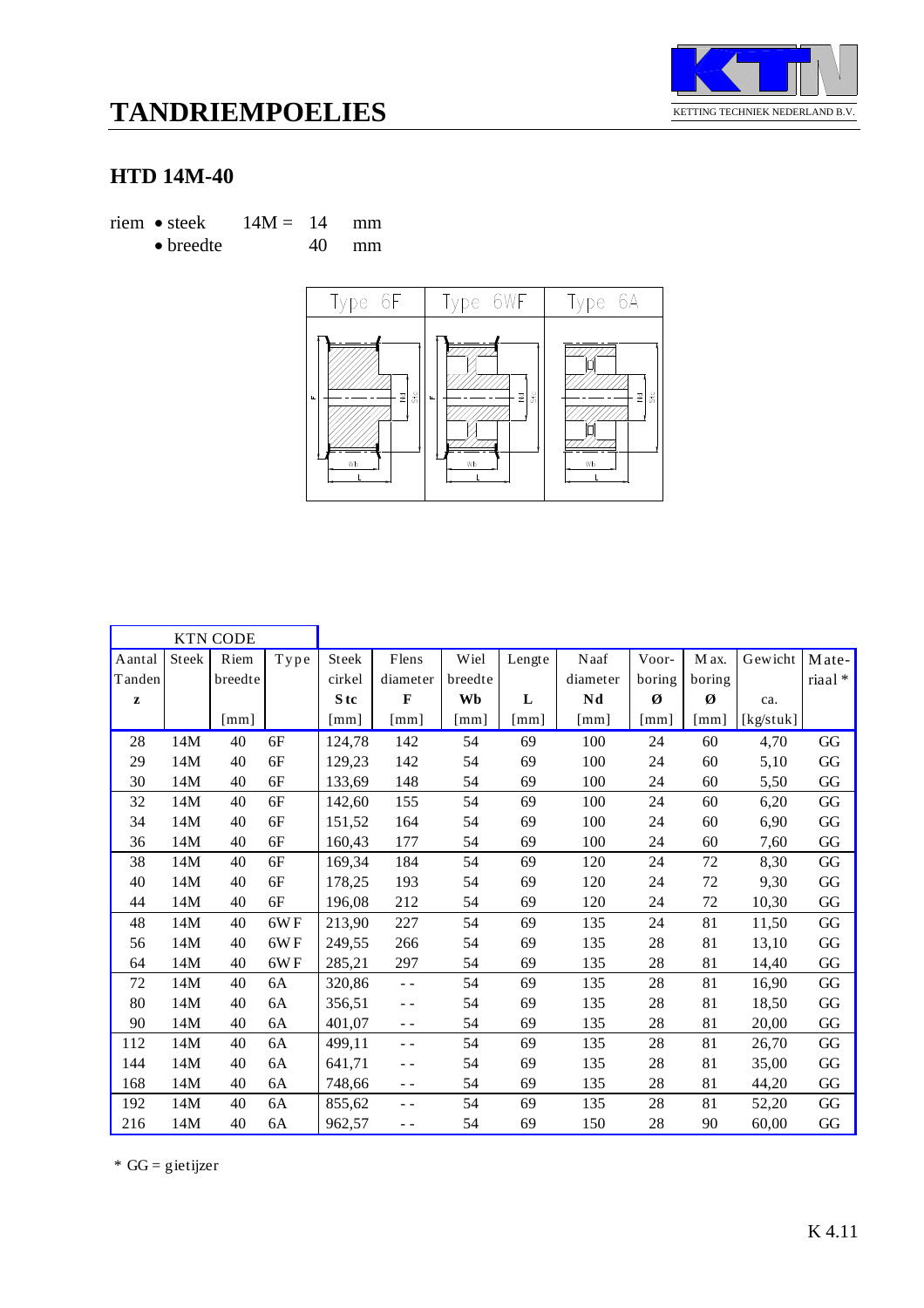

### **HTD 14M-55**

riem • steek  $14M = 14$  mm

• breedte 55 mm



|              |       | <b>KTN CODE</b>           |              |        |                      |         |                      |                           |                      |                      |           |                        |
|--------------|-------|---------------------------|--------------|--------|----------------------|---------|----------------------|---------------------------|----------------------|----------------------|-----------|------------------------|
| Aantal       | Steek | Riem                      | ${\bf Type}$ | Steek  | $\rm{Flens}$         | Wiel    | Lengte               | Naaf                      | Voor-                | M ax.                | Gewicht   | Mate-                  |
| Tanden       |       | breedte                   |              | cirkel | diameter             | breedte |                      | diameter                  | boring               | boring               |           | riaal*                 |
| $\mathbf{z}$ |       |                           |              | S tc   | F                    | Wb      | L                    | Nd                        | Ø                    | Ø                    | ca.       |                        |
|              |       | $\lceil \text{mm} \rceil$ |              | [mm]   | $\lceil$ mm $\rceil$ | [mm]    | $\lceil$ mm $\rceil$ | $\lceil \text{mm} \rceil$ | $\lceil$ mm $\rceil$ | $\lceil$ mm $\rceil$ | [kg/stuk] |                        |
| 28           | 14M   | 55                        | 6F           | 124,78 | 142                  | 70      | 85                   | 100                       | 24                   | 60                   | 5,60      | GG                     |
| 29           | 14M   | 55                        | 6F           | 129,23 | 142                  | 70      | 85                   | 100                       | 24                   | 60                   | 6,10      | GG                     |
| 30           | 14M   | 55                        | 6F           | 133,69 | 148                  | 70      | 85                   | 100                       | 24                   | 60                   | 6,60      | GG                     |
| 32           | 14M   | 55                        | 6F           | 142,60 | 155                  | 70      | 85                   | 100                       | 24                   | 60                   | 7,60      | GG                     |
| 34           | 14M   | 55                        | 6F           | 151,52 | 164                  | 70      | 85                   | 100                       | 24                   | 60                   | 8,60      | GG                     |
| 36           | 14M   | 55                        | 6F           | 160,43 | 177                  | 70      | 85                   | 100                       | 24                   | 60                   | 9,60      | GG                     |
| 38           | 14M   | 55                        | 6F           | 169,34 | 184                  | 70      | 85                   | 120                       | 24                   | 72                   | 10,80     | GG                     |
| 40           | 14M   | 55                        | 6F           | 178,25 | 193                  | 70      | 85                   | 120                       | 24                   | 72                   | 11,20     | GG                     |
| 44           | 14M   | 55                        | 6F           | 196,08 | 212                  | 70      | 85                   | 120                       | 24                   | 72                   | 12,50     | GG                     |
| 48           | 14M   | 55                        | 10WF         | 213,90 | 227                  | 70      | $70\,$               | 135                       | 24                   | 81                   | 13,70     | GG                     |
| 56           | 14M   | 55                        | 10WF         | 249,55 | 266                  | 70      | 70                   | 135                       | 28                   | 81                   | 14,50     | GG                     |
| 64           | 14M   | 55                        | 10WF         | 285,21 | 297                  | 70      | 70                   | 135                       | 28                   | 81                   | 15,60     | GG                     |
| 72           | 14M   | 55                        | 10A          | 320,86 | $\sim$ $\sim$        | 70      | 70                   | 135                       | 28                   | 81                   | 18,50     | GG                     |
| 80           | 14M   | 55                        | 10A          | 356,51 | - -                  | 70      | 70                   | 135                       | 28                   | 81                   | 20,00     | $\mathbf{G}\mathbf{G}$ |
| 90           | 14M   | 55                        | 10A          | 401,07 | $ -$                 | 70      | 70                   | 135                       | 28                   | 81                   | 22,60     | $\mathbf{G}\mathbf{G}$ |
| 112          | 14M   | 55                        | 10A          | 499,11 | - -                  | 70      | 70                   | 135                       | 28                   | 81                   | 29,50     | $\mathbf{G}\mathbf{G}$ |
| 144          | 14M   | 55                        | 10A          | 641,71 | $ -$                 | 70      | $70\,$               | 135                       | 28                   | 81                   | 39,00     | GG                     |
| 168          | 14M   | 55                        | 10A          | 748,66 | $ -$                 | 70      | 70                   | 135                       | 28                   | 81                   | 48,50     | $\mathbf{G}\mathbf{G}$ |
| 192          | 14M   | 55                        | 10A          | 855,62 | $\sim$ $\sim$        | 70      | 70                   | 135                       | 28                   | 81                   | 57,80     | GG                     |
| 216          | 14M   | 55                        | 10A          | 962,57 | - -                  | 70      | 70                   | 150                       | 28                   | 90                   | 67,00     | GG                     |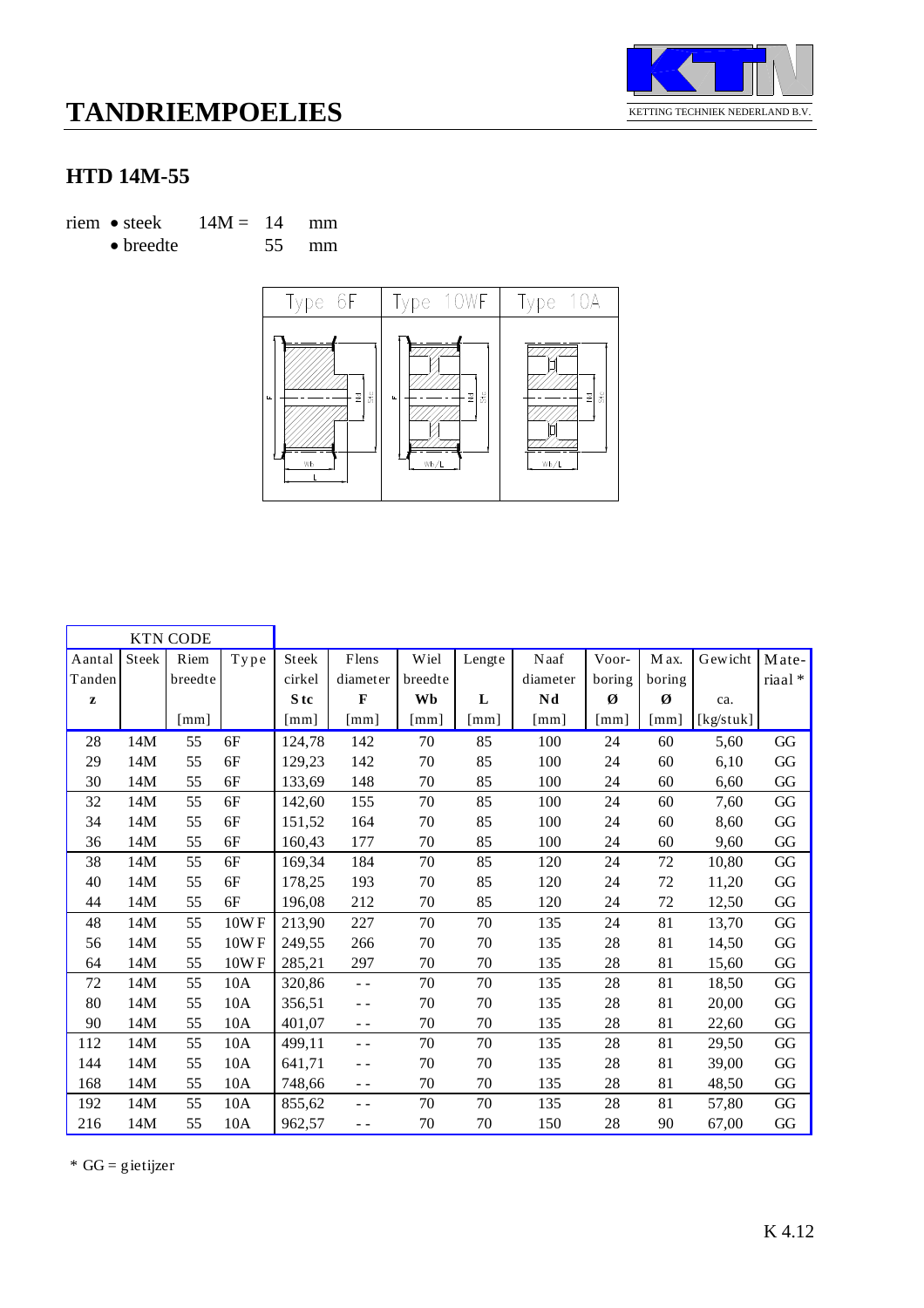

### **HTD 14M-85**

riem • steek  $14M = 14$  mm • breedte 85 mm



| <b>KTN CODE</b> |       |                      |                |                      |                      |              |                    |                      |                      |                      |           |          |
|-----------------|-------|----------------------|----------------|----------------------|----------------------|--------------|--------------------|----------------------|----------------------|----------------------|-----------|----------|
| Aantal          | Steek | Riem                 | ${\bf T}$ y pe | Steek                | Flens                | Wiel         | Lengte             | Naaf                 | Voor-                | M ax.                | Gewicht   | Mate-    |
| Tanden          |       | breedte              |                | cirkel               | diameter             | breedte      |                    | diameter             | boring               | boring               |           | riaal*   |
| $\mathbf{z}$    |       |                      |                | S <sub>tc</sub>      | $\mathbf{F}$         | Wb           | L                  | Nd                   | Ø                    | Ø                    | ca.       |          |
|                 |       | $\lceil$ mm $\rceil$ |                | $\lceil$ mm $\rceil$ | $\lceil$ mm $\rceil$ | $\lceil$ mm] | $\lceil mm \rceil$ | $\lceil$ mm $\rceil$ | $\lceil$ mm $\rceil$ | $\lceil$ mm $\rceil$ | [kg/stuk] |          |
| 28              | 14M   | 85                   | 6F             | 124,78               | 142                  | 102          | 117                | 100                  | 24                   | 60                   | 7,70      | GG       |
| 29              | 14M   | 85                   | 6F             | 129,23               | 142                  | 102          | 117                | 100                  | 24                   | 60                   | 8,40      | GG       |
| 30              | 14M   | 85                   | 6F             | 133,69               | 148                  | 102          | 117                | 100                  | 24                   | 60                   | 9,10      | GG       |
| 32              | 14M   | 85                   | 6F             | 142,60               | 155                  | 102          | 117                | 100                  | 24                   | 60                   | 10,50     | GG       |
| 34              | 14M   | 85                   | 6F             | 151,52               | 164                  | 102          | 117                | 100                  | 24                   | 60                   | 11,90     | GG       |
| 36              | 14M   | 85                   | 6F             | 160,43               | 177                  | 102          | 117                | 100                  | 32                   | 60                   | 13,20     | GG       |
| 38              | 14M   | 85                   | 6F             | 169,34               | 184                  | 102          | 117                | 120                  | 32                   | 72                   | 15,20     | $\rm GG$ |
| 40              | 14M   | 85                   | 6F             | 178,25               | 193                  | 102          | 117                | 135                  | 32                   | 81                   | 17,10     | GG       |
| 44              | 14M   | 85                   | 6F             | 196,08               | 212                  | 102          | 117                | 135                  | 32                   | 81                   | 23,30     | GG       |
| 48              | 14M   | 85                   | 6F             | 213,90               | 227                  | 102          | 117                | 150                  | 32                   | 90                   | 25,00     | GG       |
| 56              | 14M   | 85                   | 10WF           | 249.55               | 266                  | 102          | 102                | 150                  | 32                   | 90                   | 25,00     | GG       |
| 64              | 14M   | 85                   | 10WF           | 285,21               | 297                  | 102          | 102                | 150                  | 32                   | 90                   | 30,50     | GG       |
| 72              | 14M   | 85                   | 10A            | 320,86               | $\sim$ $\sim$        | 102          | 102                | 150                  | 32                   | 90                   | 28,80     | GG       |
| 80              | 14M   | 85                   | 10A            | 356,51               | $\sim$ $\sim$        | 102          | 102                | 150                  | 32                   | 90                   | 30,10     | GG       |
| 90              | 14M   | 85                   | 10A            | 401,07               | $ -$                 | 102          | 102                | 150                  | 32                   | 90                   | 33,00     | GG       |
| 112             | 14M   | 85                   | 10A            | 499,11               | $\sim$ $\sim$        | 102          | 102                | 150                  | 32                   | 90                   | 41,80     | GG       |
| 144             | 14M   | 85                   | 10A            | 641,71               | $\blacksquare$       | 102          | 102                | 150                  | 32                   | 90                   | 52,40     | GG       |
| 168             | 14M   | 85                   | 10A            | 748,66               | $ -$                 | 102          | 102                | 150                  | 32                   | 90                   | 60,30     | GG       |
| 192             | 14M   | 85                   | 10A            | 855,62               | $\blacksquare$       | 102          | 102                | 165                  | 32                   | 99                   | 70,20     | GG       |
| 216             | 14M   | 85                   | 10A            | 962,57               | $ -$                 | 102          | 102                | 165                  | 32                   | 99                   | 81,00     | GG       |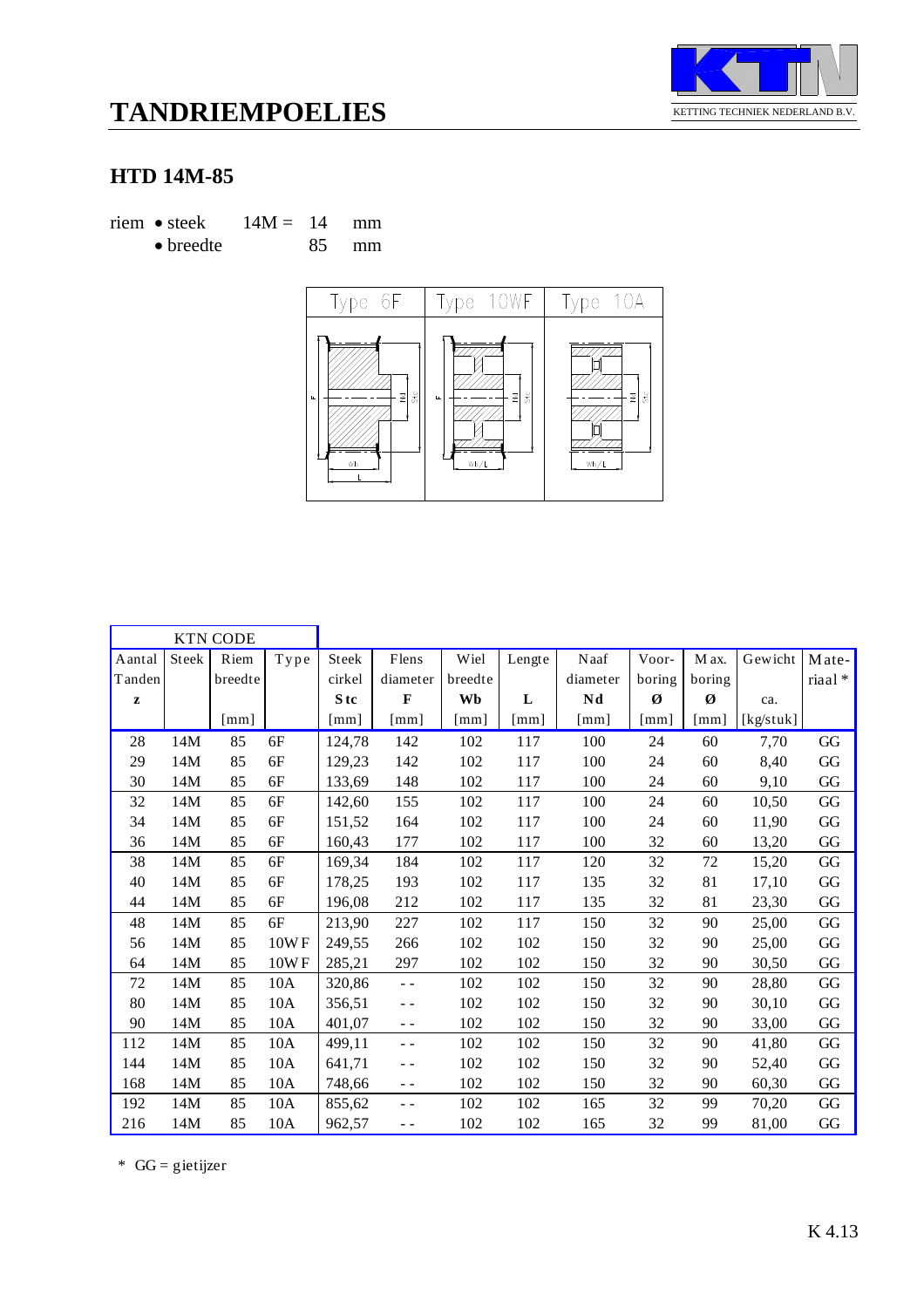

#### **HTD 14M-115**

riem • steek  $14M = 14$  mm

• breedte 115 mm



| <b>KTN CODE</b> |       |                           |                       |                      |               |                      |                      |                    |                      |                           |           |                        |
|-----------------|-------|---------------------------|-----------------------|----------------------|---------------|----------------------|----------------------|--------------------|----------------------|---------------------------|-----------|------------------------|
| Aantal          | Steek | Riem                      | $\operatorname{Type}$ | Steek                | Flens         | Wiel                 | Lengte               | Naaf               | Voor-                | M ax.                     | Gewicht   | Mate-                  |
| Tanden          |       | breedte                   |                       | cirkel               | diameter      | breedte              |                      | diameter           | boring               | boring                    |           | riaal*                 |
| $\mathbf{z}$    |       |                           |                       | S <sub>tc</sub>      | $\mathbf{F}$  | Wb                   | L                    | Nd                 | Ø                    | Ø                         | ca.       |                        |
|                 |       | $\lceil \text{mm} \rceil$ |                       | $\lceil$ mm $\rceil$ | [mm]          | $\lceil$ mm $\rceil$ | $\lceil$ mm $\rceil$ | $\lceil mm \rceil$ | $\lceil$ mm $\rceil$ | $\lceil \text{mm} \rceil$ | [kg/stuk] |                        |
| 28              | 14M   | 115                       | 6F                    | 124,78               | 142           | 133                  | 148                  | 100                | 32                   | 60                        | 9,20      | GG                     |
| 29              | 14M   | 115                       | 6F                    | 129,23               | 142           | 133                  | 148                  | 100                | 32                   | 60                        | 10,20     | GG                     |
| 30              | 14M   | 115                       | 6F                    | 133,69               | 148           | 133                  | 148                  | 100                | 32                   | 60                        | 11,20     | GG                     |
| 32              | 14M   | 115                       | 6F                    | 142,60               | 155           | 133                  | 148                  | 100                | 32                   | 60                        | 13,20     | GG                     |
| 34              | 14M   | 115                       | 6F                    | 151,52               | 164           | 133                  | 148                  | 100                | 32                   | 60                        | 14,80     | GG                     |
| 36              | 14M   | 115                       | 6F                    | 160,43               | 177           | 133                  | 148                  | 120                | 32                   | 72                        | 16,60     | GG                     |
| 38              | 14M   | 115                       | 6F                    | 169,34               | 184           | 133                  | 148                  | 120                | 32                   | $72\,$                    | 19,20     | $\mathbf{G}\mathbf{G}$ |
| 40              | 14M   | 115                       | 6F                    | 178,25               | 193           | 133                  | 148                  | 135                | 32                   | 81                        | 20,60     | $\mathbf{G}\mathbf{G}$ |
| 44              | 14M   | 115                       | 6F                    | 196,08               | 212           | 133                  | 148                  | 140                | 32                   | 84                        | 22,00     | $\mathbf{G}\mathbf{G}$ |
| 48              | 14M   | 115                       | 6F                    | 213,90               | 227           | 133                  | 148                  | 150                | 32                   | 90                        | 25,00     | GG                     |
| 56              | 14M   | 115                       | 6F                    | 249,55               | 266           | 133                  | 148                  | 150                | 32                   | 90                        | 27,50     | GG                     |
| 64              | 14M   | 115                       | 10WF                  | 285,21               | 297           | 133                  | 133                  | 150                | 32                   | 90                        | 30,10     | $\mathbf{G}\mathbf{G}$ |
| 72              | 14M   | 115                       | 10A                   | 320,86               | $\sim$ $\sim$ | 133                  | 133                  | 150                | 32                   | 90                        | 32,80     | GG                     |
| 80              | 14M   | 115                       | 10A                   | 356,51               | $ -$          | 133                  | 133                  | 150                | 32                   | 90                        | 35,60     | GG                     |
| 90              | 14M   | 115                       | 10A                   | 401,07               | $ -$          | 133                  | 133                  | 150                | 32                   | 90                        | 41,00     | GG                     |
| 112             | 14M   | 115                       | 10A                   | 499,11               | $ -$          | 133                  | 133                  | 150                | 32                   | 90                        | 54,40     | GG                     |
| 144             | 14M   | 115                       | 10A                   | 641,71               | $ -$          | 133                  | 133                  | 165                | 32                   | 99                        | 67,80     | GG                     |
| 168             | 14M   | 115                       | 10A                   | 748,66               | $ -$          | 133                  | 133                  | 165                | 32                   | 99                        | 75,80     | GG                     |
| 192             | 14M   | 115                       | 10A                   | 855,62               | $ -$          | 133                  | 133                  | 165                | 32                   | 99                        | 88,30     | GG                     |
| 216             | 14M   | 115                       | 10A                   | 962,57               | $ -$          | 133                  | 133                  | 165                | 32                   | 99                        | 98,00     | GG                     |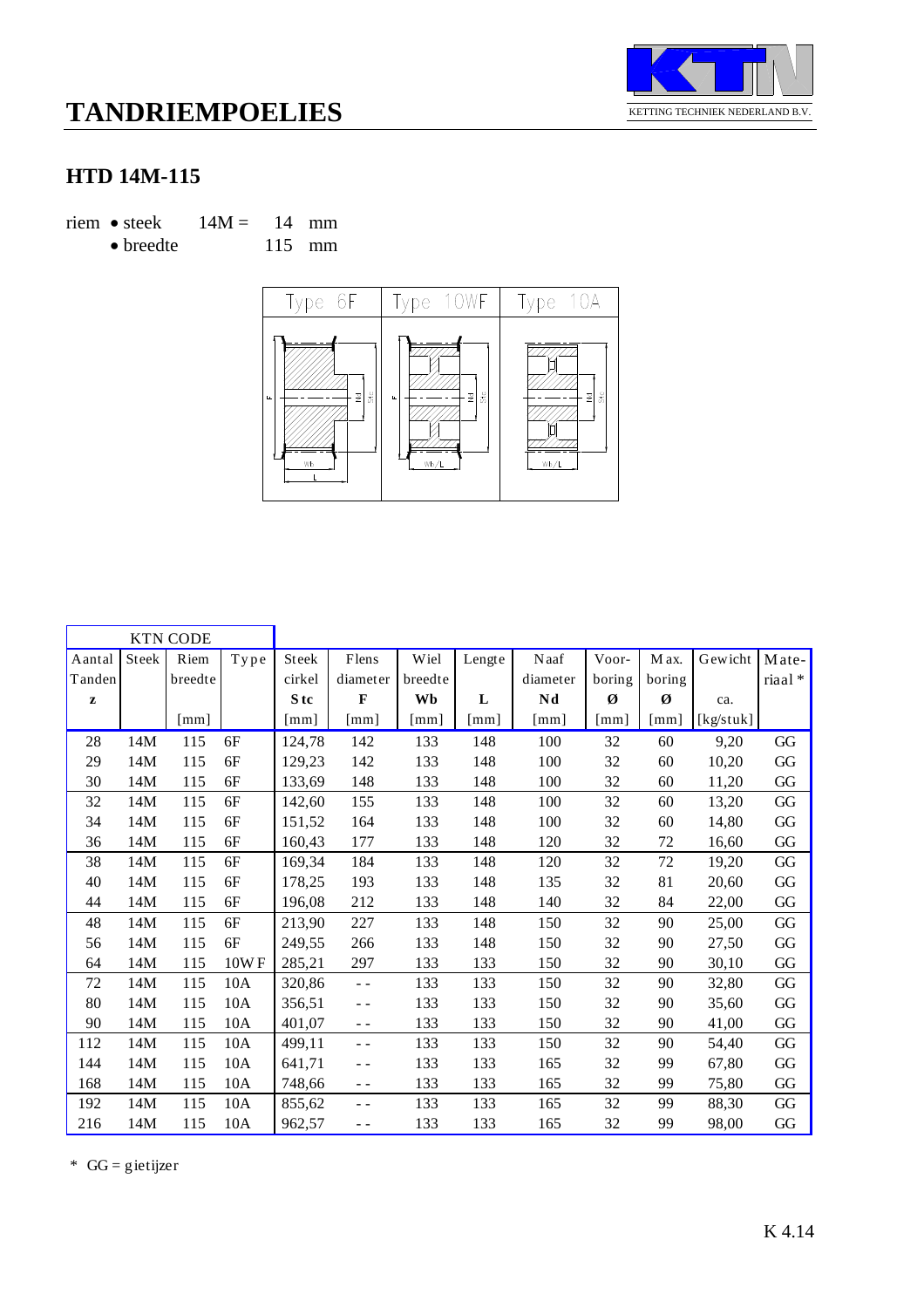

### **HTD 14M-170**

riem • steek  $14M = 14$  mm • breedte 170 mm



| <b>KTN CODE</b> |                                |                           |      |                      |                      |                      |                      |                      |                      |              |           |          |
|-----------------|--------------------------------|---------------------------|------|----------------------|----------------------|----------------------|----------------------|----------------------|----------------------|--------------|-----------|----------|
| Aantal          | $\operatorname{\mathsf{Stek}}$ | Riem                      | Type | Steek                | Flens                | Wiel                 | Lengte               | Naaf                 | Voor-                | M ax.        | Gewicht   | Mate-    |
| Tanden          |                                | breedte                   |      | cirkel               | diameter             | breedte              |                      | diameter             | boring               | boring       |           | riaal*   |
| ${\bf z}$       |                                |                           |      | S tc                 | $\bf{F}$             | Wb                   | L                    | Nd                   | Ø                    | Ø            | ca.       |          |
|                 |                                | $\lceil \text{mm} \rceil$ |      | $\lceil$ mm $\rceil$ | $\lceil$ mm $\rceil$ | $\lceil$ mm $\rceil$ | $\lceil$ mm $\rceil$ | $\lceil$ mm $\rceil$ | $\lceil$ mm $\rceil$ | $\lceil$ mm] | [kg/stuk] |          |
| 28              | 14M                            | 170                       | 6F   | 124,78               | 142                  | 187                  | 202                  | 100                  | 32                   | 60           | 9,20      | GG       |
| 29              | 14M                            | 170                       | 6F   | 129,23               | 142                  | 187                  | 202                  | 100                  | 32                   | 60           | 10,20     | GG       |
| 30              | 14M                            | 170                       | 6F   | 133,69               | 148                  | 187                  | 202                  | 100                  | 32                   | 60           | 11,20     | GG       |
| 32              | 14M                            | 170                       | 6F   | 142,60               | 155                  | 187                  | 202                  | 100                  | 32                   | 60           | 13,20     | GG       |
| 34              | 14M                            | 170                       | 6F   | 151,52               | 164                  | 187                  | 202                  | 100                  | 32                   | 60           | 14,80     | $\rm GG$ |
| 36              | 14M                            | 170                       | 6F   | 160,43               | 177                  | 187                  | 202                  | 120                  | 32                   | 72           | 16,60     | GG       |
| 38              | 14M                            | 170                       | 6F   | 169,34               | 184                  | 187                  | 202                  | 135                  | 32                   | 81           | 19,20     | $\rm GG$ |
| 40              | 14M                            | 170                       | 6F   | 178,25               | 193                  | 187                  | 202                  | 140                  | 32                   | 84           | 20,56     | GG       |
| 44              | 14M                            | 170                       | 6F   | 196,08               | 212                  | 187                  | 202                  | 160                  | 32                   | 96           | 21,93     | GG       |
| 48              | 14M                            | 170                       | 6F   | 213,90               | 227                  | 187                  | 202                  | 160                  | 32                   | 96           | 25,00     | $\rm GG$ |
| 56              | 14M                            | 170                       | 6F   | 249.55               | 266                  | 187                  | 202                  | 160                  | 32                   | 96           | 27,50     | GG       |
| 64              | 14M                            | 170                       | 6F   | 285,21               | 297                  | 187                  | 202                  | 180                  | 32                   | 108          | 30,10     | GG       |
| 72              | 14M                            | 170                       | 10W  | 320,86               | $\omega_{\rm c}$     | 187                  | 187                  | 180                  | 32                   | 108          | 32,83     | GG       |
| 80              | 14M                            | 170                       | 10W  | 356,51               | $ -$                 | 187                  | 187                  | 180                  | 32                   | 108          | 35,55     | GG       |
| 90              | 14M                            | 170                       | 10A  | 401,07               | $\sim$ $\sim$        | 187                  | 187                  | 180                  | 38                   | 108          | 41,00     | GG       |
| 112             | 14M                            | 170                       | 10A  | 499.11               | $\sim$ $\sim$        | 187                  | 187                  | 200                  | 38                   | 120          | 54,40     | GG       |
| 144             | 14M                            | 170                       | 10A  | 641,71               | $ -$                 | 187                  | 187                  | 220                  | 38                   | 130          | 67,80     | GG       |
| 168             | 14M                            | 170                       | 10A  | 748,66               | $ -$                 | 187                  | 187                  | 220                  | 38                   | 130          | 75,80     | GG       |
| 192             | 14M                            | 170                       | 10A  | 855,62               | $ -$                 | 187                  | 187                  | 220                  | 38                   | 130          | 88,30     | GG       |
| 216             | 14M                            | 170                       | 10A  | 962,57               | $ -$                 | 187                  | 187                  | 220                  | 38                   | 130          | 98,00     | GG       |